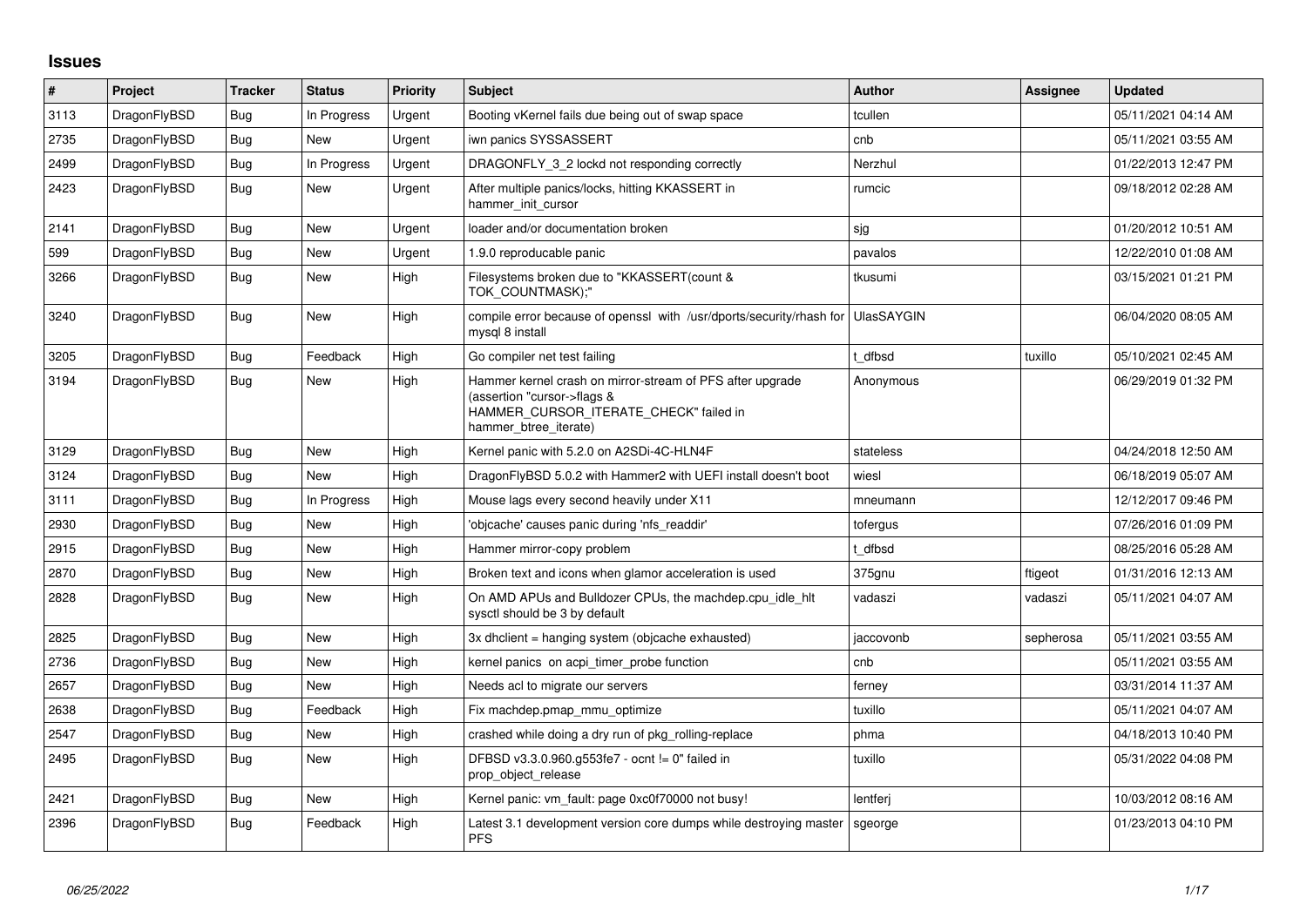| $\sharp$ | Project      | <b>Tracker</b> | <b>Status</b> | <b>Priority</b> | <b>Subject</b>                                                                                            | <b>Author</b>     | Assignee | Updated             |
|----------|--------------|----------------|---------------|-----------------|-----------------------------------------------------------------------------------------------------------|-------------------|----------|---------------------|
| 2347     | DragonFlyBSD | Bug            | Feedback      | High            | Hammer PFSes destroy does not give back full space allocated to<br><b>PFS</b>                             | sgeorge           |          | 07/19/2012 01:11 AM |
| 2296     | DragonFlyBSD | <b>Bug</b>     | In Progress   | High            | panic: assertion "m->wire_count > 0" failed                                                               | thomas.nikolajsen |          | 08/30/2012 06:09 AM |
| 2140     | DragonFlyBSD | <b>Bug</b>     | <b>New</b>    | High            | hammer io delallocate panic with 'duplicate entry' message                                                | ttw               |          | 10/07/2011 12:22 PM |
| 2117     | DragonFlyBSD | <b>Bug</b>     | <b>New</b>    | High            | ACPI and/or bce(4) problem with 2.11.0.673.g0d557 on HP DL380<br>G6                                       | pauska            |          | 08/22/2011 10:15 AM |
| 2071     | DragonFlyBSD | Bug            | <b>New</b>    | High            | Panic on assertion: $(int)(flag->seq - seq) > 0$ in hammer_flusher_flush<br>after inode error             | vsrinivas         |          | 06/12/2011 07:59 AM |
| 1920     | DragonFlyBSD | Bug            | <b>New</b>    | High            | system hangs                                                                                              | zhtw              |          | 11/22/2010 08:59 AM |
| 1831     | DragonFlyBSD | Bug            | Feedback      | High            | HAMMER "malloc limit exceeded" panic                                                                      | eocallaghan       | dillon   | 06/04/2022 04:38 AM |
| 1198     | DragonFlyBSD | <b>Bug</b>     | <b>New</b>    | High            | DDB loops panic in db read bytes                                                                          | corecode          | tuxillo  | 05/11/2021 03:51 AM |
| 1185     | DragonFlyBSD | Bug            | <b>New</b>    | High            | need a tool to merge changes into /etc                                                                    | wa1ter            |          | 02/18/2014 06:02 AM |
| 884      | DragonFlyBSD | <b>Bug</b>     | In Progress   | High            | Performance/memory problems under filesystem IO load                                                      | hasso             |          | 05/11/2021 03:50 AM |
| 3318     | DragonFlyBSD | Bug            | In Progress   | Normal          | Segmenation fault when a process resumed with checkpt exits                                               | zabolekar         | tuxillo  | 06/18/2022 08:24 AM |
| 3317     | DragonFlyBSD | <b>Bug</b>     | In Progress   | Normal          | Network vtnet0 not working on Hetzner cloud                                                               | mneumann          |          | 06/18/2022 03:55 AM |
| 3316     | DragonFlyBSD | <b>Bug</b>     | <b>New</b>    | Normal          | hammer2_dirent_create() allows creating >1 dirents with the same<br>name                                  | tkusumi           |          | 06/05/2022 12:35 PM |
| 3314     | DragonFlyBSD | Bug            | <b>New</b>    | Normal          | Bring virtio console(4) from FreeBSD                                                                      | tuxillo           | tuxillo  | 05/29/2022 08:24 AM |
| 3313     | DragonFlyBSD | <b>Bug</b>     | <b>New</b>    | Normal          | Can't boot from my live USB at all. The kernel loading process<br>hangs.                                  | rempas            |          | 06/03/2022 12:16 AM |
| 3312     | DragonFlyBSD | Submit         | New           | Normal          | hammer2: redundant chain modify after chain creation                                                      | tkusumi           |          | 05/15/2022 01:35 PM |
| 3310     | DragonFlyBSD | <b>Bug</b>     | In Progress   | Normal          | NVMM+QEMU fail to boot with UEFI: Mem Assist Failed<br>[gpa=0xfffffff0]                                   | liweitianux       |          | 01/11/2022 03:22 PM |
| 3302     | DragonFlyBSD | Bug            | <b>New</b>    | Normal          | Will not boot on System76 Lemur Pro (lemp10)                                                              | piecuch           |          | 11/03/2021 10:21 AM |
| 3301     | DragonFlyBSD | <b>Bug</b>     | <b>New</b>    | Normal          | Gkrellm from the packages is not showing logged in users in main<br>window, logged in users always $== 0$ | adrian            |          | 01/08/2022 04:24 AM |
| 3300     | DragonFlyBSD | Bug            | <b>New</b>    | Normal          | Running Xvnc from TigerVNC package through the INETD daemon<br>in TCP WAIT mode fails hard                | adrian            |          | 01/08/2022 04:25 AM |
| 3299     | DragonFlyBSD | Bug            | In Progress   | Normal          | DragonFlyBSD reports utterly wrong uptime (most of the time, right<br>after booting in)                   | adrian            |          | 11/11/2021 01:43 PM |
| 3298     | DragonFlyBSD | <b>Bug</b>     | <b>New</b>    | Normal          | Running "w" and having logged in via XDM through VNC, "w" prints<br>an extra error message                | piecuch           |          | 10/25/2021 09:16 AM |
| 3295     | DragonFlyBSD | Bug            | In Progress   | Normal          | Adapt devel/libvirt for nymm                                                                              | tuxillo           | tuxillo  | 11/03/2021 04:56 PM |
| 3284     | DragonFlyBSD | <b>Bug</b>     | <b>New</b>    | Normal          | Wrong towlower() result for U+038A                                                                        | bhaible           |          | 07/10/2021 03:34 AM |
| 3283     | DragonFlyBSD | Bug            | New           | Normal          | mknodat() cannot create FIFOs                                                                             | bhaible           |          | 07/10/2021 03:34 AM |
| 3282     | DragonFlyBSD | Bug            | <b>New</b>    | Normal          | unexpected errno value from fopen()                                                                       | bhaible           |          | 07/10/2021 03:34 AM |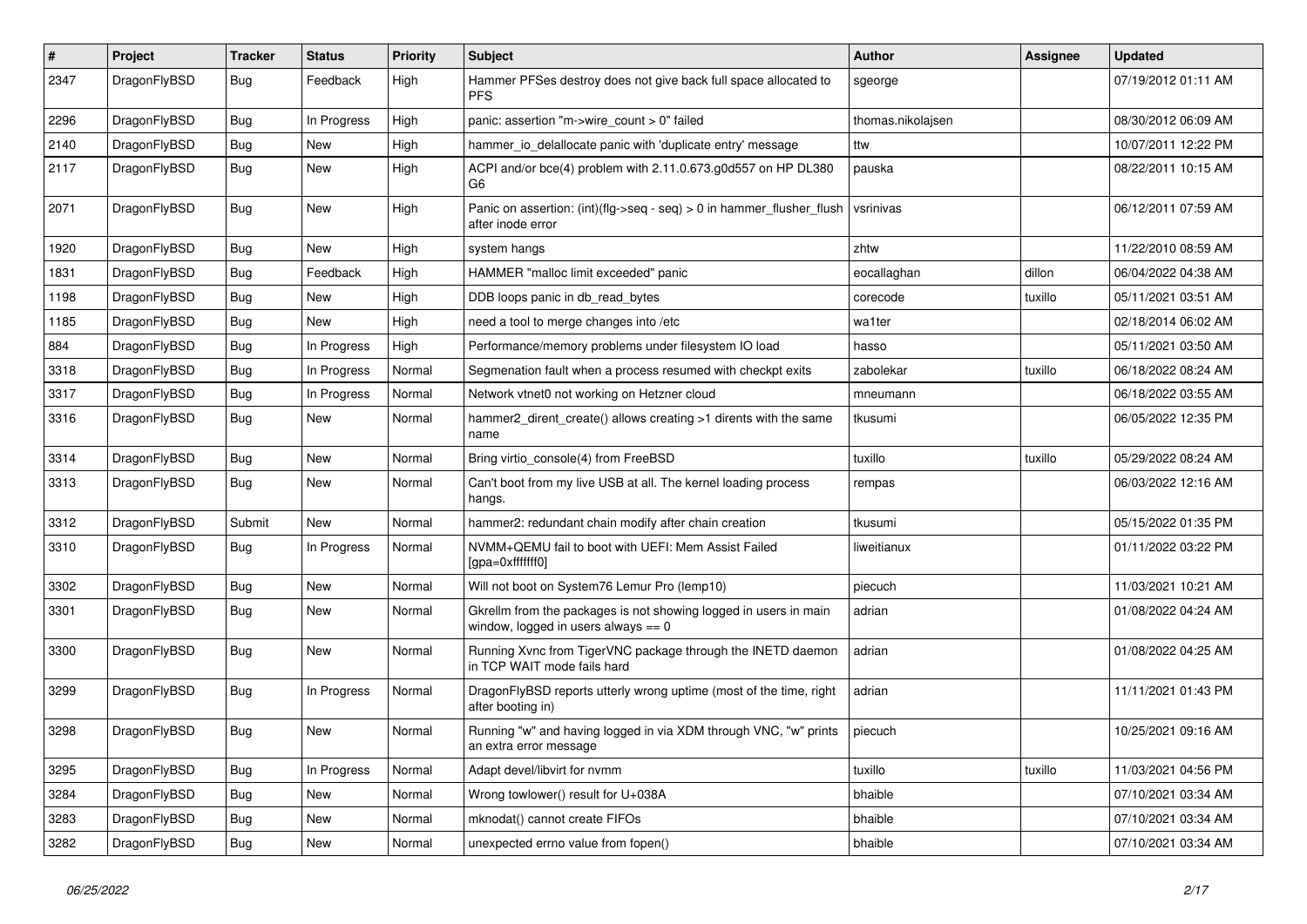| $\vert$ # | Project      | <b>Tracker</b> | <b>Status</b> | <b>Priority</b> | Subject                                                                                 | Author            | Assignee | <b>Updated</b>      |
|-----------|--------------|----------------|---------------|-----------------|-----------------------------------------------------------------------------------------|-------------------|----------|---------------------|
| 3281      | DragonFlyBSD | <b>Bug</b>     | New           | Normal          | Crash after leaving unattended for a while                                              | bhaible           |          | 07/10/2021 03:32 AM |
| 3280      | DragonFlyBSD | <b>Bug</b>     | <b>New</b>    | Normal          | KMS console and i915(4) not working in 6.0                                              | cmusser           |          | 07/10/2021 03:35 AM |
| 3278      | DragonFlyBSD | <b>Bug</b>     | New           | Normal          | Second screen image is distorted                                                        | arcade@b1t.name   |          | 07/10/2021 03:36 AM |
| 3276      | DragonFlyBSD | Submit         | New           | Normal          | Add option controlling whether gpt expand expands the last partition<br>(needs testing) | falsifian         |          | 07/10/2021 03:35 AM |
| 3269      | DragonFlyBSD | <b>Bug</b>     | In Progress   | Normal          | Is double-buffer'd buf still required by HAMMER2?                                       | tkusumi           |          | 05/12/2021 04:09 PM |
| 3252      | DragonFlyBSD | Bug            | <b>New</b>    | Normal          | tcsetattr/tcgetattr set errno incorrectly on non-TTY                                    | tonyc             |          | 10/26/2020 09:34 PM |
| 3249      | DragonFlyBSD | <b>Bug</b>     | New           | Normal          | HAMMER2 fsync(2) not working properly                                                   | tkusumi           |          | 09/21/2020 07:07 AM |
| 3247      | DragonFlyBSD | Bug            | <b>New</b>    | Normal          | Kernel panic doing nothing much                                                         | phma              |          | 09/12/2020 11:40 PM |
| 3246      | DragonFlyBSD | Bug            | <b>New</b>    | Normal          | HAMMER2 unable to handle ENOSPC properly                                                | tkusumi           |          | 09/04/2020 11:11 AM |
| 3245      | DragonFlyBSD | <b>Bug</b>     | <b>New</b>    | Normal          | panic: free: guard1x fail, i915 load from loader.conf                                   | polachok          |          | 08/21/2020 10:36 AM |
| 3243      | DragonFlyBSD | Bug            | <b>New</b>    | Normal          | SMART status not reported properly for SSD disks                                        | daftaupe          |          | 09/09/2020 11:03 PM |
| 3239      | DragonFlyBSD | <b>Bug</b>     | New           | Normal          | unable to SIGKILL glitched emacs                                                        | piecuch           |          | 05/26/2020 03:30 AM |
| 3238      | DragonFlyBSD | Bug            | New           | Normal          | race conditions when printing from vkernel console                                      | piecuch           |          | 05/19/2020 02:50 PM |
| 3235      | DragonFlyBSD | <b>Bug</b>     | <b>New</b>    | Normal          | Kernel panic in devfs vnops.c                                                           | mneumann          |          | 04/28/2020 07:00 AM |
| 3231      | DragonFlyBSD | <b>Bug</b>     | New           | Normal          | wifi drops on 5.8                                                                       | tse               |          | 04/06/2020 05:08 AM |
| 3227      | DragonFlyBSD | Submit         | New           | Normal          | Add HAMMER2 instructions in the installation medium README                              | daftaupe          |          | 03/26/2020 03:34 PM |
| 3226      | DragonFlyBSD | <b>Bug</b>     | <b>New</b>    | Normal          | Xorg freezes in vm: thread stuck in "objtrm1"                                           | peeter            |          | 04/08/2020 02:10 AM |
| 3225      | DragonFlyBSD | <b>Bug</b>     | New           | Normal          | nfsd freeze when using gemu                                                             | tse               |          | 03/17/2020 11:52 AM |
| 3224      | DragonFlyBSD | Bug            | <b>New</b>    | Normal          | Kernel panic when trying to ping6                                                       | zhtw              |          | 03/08/2020 08:55 AM |
| 3222      | DragonFlyBSD | <b>Bug</b>     | New           | Normal          | gcc - undefined reference to '__atomic_load' (missing libatomic?)                       | mneumann          |          | 02/08/2020 02:45 AM |
| 3219      | DragonFlyBSD | <b>Bug</b>     | <b>New</b>    | Normal          | x11/xorg port can not be build                                                          | <b>UlasSAYGIN</b> |          | 03/31/2020 08:57 AM |
| 3218      | DragonFlyBSD | Bug            | <b>New</b>    | Normal          | Kernel panics are not sent to comconsole when booted over EFI                           | mqudsi            |          | 12/02/2019 08:52 PM |
| 3217      | DragonFlyBSD | <b>Bug</b>     | New           | Normal          | rescue tools: make install fails if rescue folder doesn't exist                         | t dfbsd           |          | 11/27/2019 08:16 PM |
| 3215      | DragonFlyBSD | Bug            | <b>New</b>    | Normal          | Hang in tcdrain(3) after write(3)                                                       | noloader          |          | 11/25/2019 03:08 PM |
| 3209      | DragonFlyBSD | Bug            | New           | Normal          | svc has some minor bugs                                                                 | arcade@b1t.name   |          | 10/24/2019 09:08 AM |
| 3208      | DragonFlyBSD | <b>Bug</b>     | New           | Normal          | Crash related to nfsd                                                                   | tse               |          | 06/11/2020 05:52 AM |
| 3206      | DragonFlyBSD | Submit         | New           | Normal          | update psm/kbd to FreeBSD 12.0 code                                                     | htse              |          | 10/05/2019 03:49 PM |
| 3201      | DragonFlyBSD | Submit         | New           | Normal          | Fixes make search display                                                               | htse              |          | 08/20/2021 04:02 PM |
| 3199      | DragonFlyBSD | Bug            | New           | Normal          | PFS label not found panic                                                               | tse               |          | 08/21/2019 03:51 AM |
| 3197      | DragonFlyBSD | <b>Bug</b>     | New           | Normal          | DragonFly upgrades                                                                      | tse               |          | 04/18/2020 04:18 PM |
| 3196      | DragonFlyBSD | <b>Bug</b>     | New           | Normal          | test issue after redmine upgrade (2)                                                    | tuxillo           |          | 07/05/2019 04:33 AM |
| 3189      | DragonFlyBSD | <b>Bug</b>     | New           | Normal          | Allow DragonFly Mail Agent to accept an alternate config via<br>command line switch     | iang              |          | 08/16/2021 12:42 AM |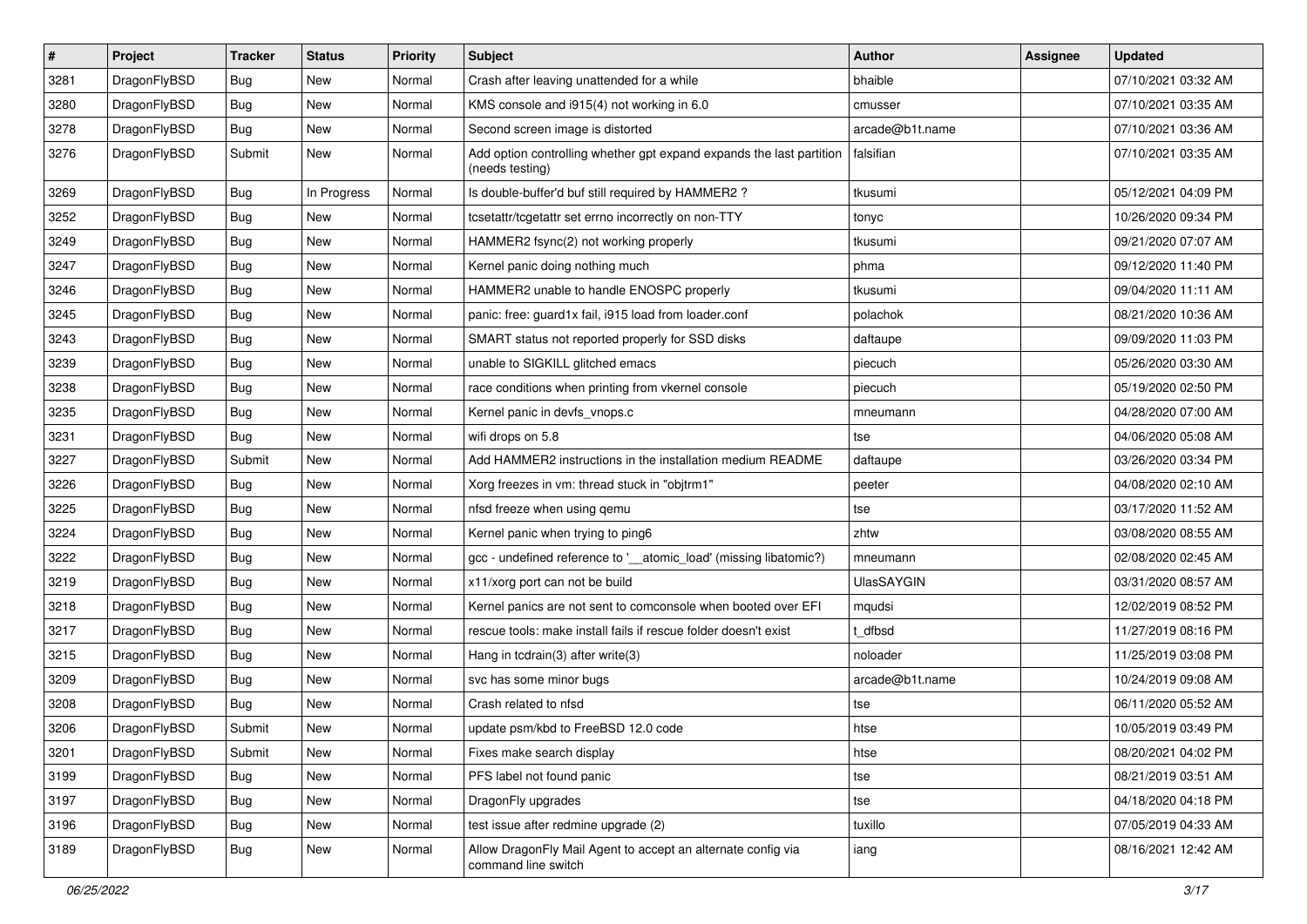| #    | Project      | <b>Tracker</b> | <b>Status</b> | <b>Priority</b> | Subject                                                                                                            | <b>Author</b>          | Assignee | <b>Updated</b>      |
|------|--------------|----------------|---------------|-----------------|--------------------------------------------------------------------------------------------------------------------|------------------------|----------|---------------------|
| 3184 | DragonFlyBSD | Bug            | New           | Normal          | tsleep(9) return value when PCATCH specified                                                                       | tkusumi                |          | 04/03/2019 06:49 AM |
| 3170 | DragonFlyBSD | Bug            | <b>New</b>    | Normal          | repeatable nfsd crash                                                                                              | tse                    |          | 06/11/2020 05:52 AM |
| 3165 | DragonFlyBSD | Bug            | New           | Normal          | Looping at boot time                                                                                               | gop                    |          | 12/28/2018 01:04 PM |
| 3160 | DragonFlyBSD | Submit         | In Progress   | Normal          | State the implementation difference in pkill/pgrep manual                                                          | sevan                  | tuxillo  | 06/03/2022 05:15 PM |
| 3157 | DragonFlyBSD | Bug            | <b>New</b>    | Normal          | TP-Link UE300 not working in 5.2-RELEASE                                                                           | tuxillo                |          | 11/15/2018 02:08 PM |
| 3154 | DragonFlyBSD | Submit         | New           | Normal          | Update serial handling in bootloader                                                                               | ddegroot               | dillon   | 11/06/2018 11:21 PM |
| 3152 | DragonFlyBSD | Bug            | Feedback      | Normal          | Console's size in ttyv0 and single user mode is sticking to 80x25,<br>while ttyv1 can make use of the whole screen | overtime               |          | 02/24/2019 01:08 AM |
| 3147 | DragonFlyBSD | Submit         | <b>New</b>    | Normal          | Enable headless installation                                                                                       | ddegroot               |          | 10/09/2018 01:25 PM |
| 3145 | DragonFlyBSD | Submit         | In Progress   | Normal          | Update libelf to FreeBSD 12 current and build as base library usable<br>by ports                                   | davshao                | tuxillo  | 08/20/2021 03:58 PM |
| 3143 | DragonFlyBSD | Bug            | <b>New</b>    | Normal          | assertion "0" failed in hammer2 inode xop chain sync                                                               | cbin                   |          | 07/18/2018 12:50 PM |
| 3142 | DragonFlyBSD | Submit         | New           | Normal          | lib/libdmsg: Unbreak using new API EVP_CIPHER_CTX_new()                                                            | tkusumi                |          | 07/08/2018 04:18 AM |
| 3141 | DragonFlyBSD | Bug            | New           | Normal          | dhclient blocks boot process                                                                                       | rowo                   |          | 12/16/2018 11:01 AM |
| 3139 | DragonFlyBSD | Bug            | <b>New</b>    | Normal          | USB Mouse Does Not Work in DragonflyBSD guest on VirtualBox                                                        | chiguy1256             |          | 06/24/2018 10:14 PM |
| 3135 | DragonFlyBSD | Submit         | New           | Normal          | Add EVFILT_RECV and EVFILT_SEND                                                                                    | tautolog               |          | 05/25/2018 09:59 PM |
| 3134 | DragonFlyBSD | Bug            | New           | Normal          | RFC 3021 (/31 networks) appear to be unsupported                                                                   | jailbird               |          | 05/16/2018 11:03 PM |
| 3120 | DragonFlyBSD | Bug            | <b>New</b>    | Normal          | Intel AC 8260 firmware does not load                                                                               | Vintodrimmer           |          | 08/28/2018 03:30 AM |
| 3117 | DragonFlyBSD | Bug            | New           | Normal          | Problem with colours if "intel" video-driver used                                                                  | dpostolov              |          | 01/07/2018 11:35 PM |
| 3116 | DragonFlyBSD | Bug            | New           | Normal          | da0 detects on very big volume if to _remove_ usb install stick and<br>reboot on Intel NUC5PPYH                    | dpostolov              |          | 01/07/2018 09:40 PM |
| 3110 | DragonFlyBSD | Bug            | <b>New</b>    | Normal          | crash with ipfw3 under load                                                                                        | bnegre82               |          | 12/09/2017 06:22 AM |
| 3089 | DragonFlyBSD | Bug            | In Progress   | Normal          | vtnet(4) - disable TCP checksum offload by default                                                                 | jlane                  | vadaszi  | 05/11/2021 04:14 AM |
| 3076 | DragonFlyBSD | Bug            | New           | Normal          | sys/dev/netif/ig_hal/e1000_ich8lan.c:1594: sanity checking mixup?                                                  | dcb                    |          | 10/11/2017 01:58 AM |
| 3052 | DragonFlyBSD | <b>Bug</b>     | New           | Normal          | panic DragonFly v4.8.1-RELEASE by mounting a malformed NTFS<br>image [64.000]                                      | open.source@ribose.com |          | 08/14/2017 03:22 AM |
| 3051 | DragonFlyBSD | Bug            | New           | Normal          | panic DragonFly v4.8.1-RELEASE by mounting a malformed NTFS<br>image [12.000]                                      | open.source@ribose.com |          | 08/14/2017 03:20 AM |
| 3049 | DragonFlyBSD | <b>Bug</b>     | New           | Normal          | panic DragonFly v4.8.1-RELEASE by mounting a malformed<br>msdosfs image [12.128]                                   | open.source@ribose.com |          | 08/14/2017 02:53 AM |
| 3047 | DragonFlyBSD | Bug            | <b>New</b>    | Normal          | HAMMER critical write error                                                                                        | samuel                 |          | 06/19/2019 09:50 AM |
| 3041 | DragonFlyBSD | Submit         | New           | Normal          | firmware: Remove embedding of multiple images in one module.                                                       | Anonymous              |          | 12/25/2020 02:15 AM |
| 3036 | DragonFlyBSD | <b>Bug</b>     | New           | Normal          | panic in icmp_redirect_start() ASSERT_IN_NETISR(0)                                                                 | tautolog               |          | 05/11/2017 07:27 PM |
| 3035 | DragonFlyBSD | <b>Bug</b>     | New           | Normal          | panic: assertion "cpu >= 0 && cpu < ncpus" failed in netisr_cpuport<br>at /usr/src/sys/net/netisr2.h:87            | masu                   |          | 05/11/2017 01:24 AM |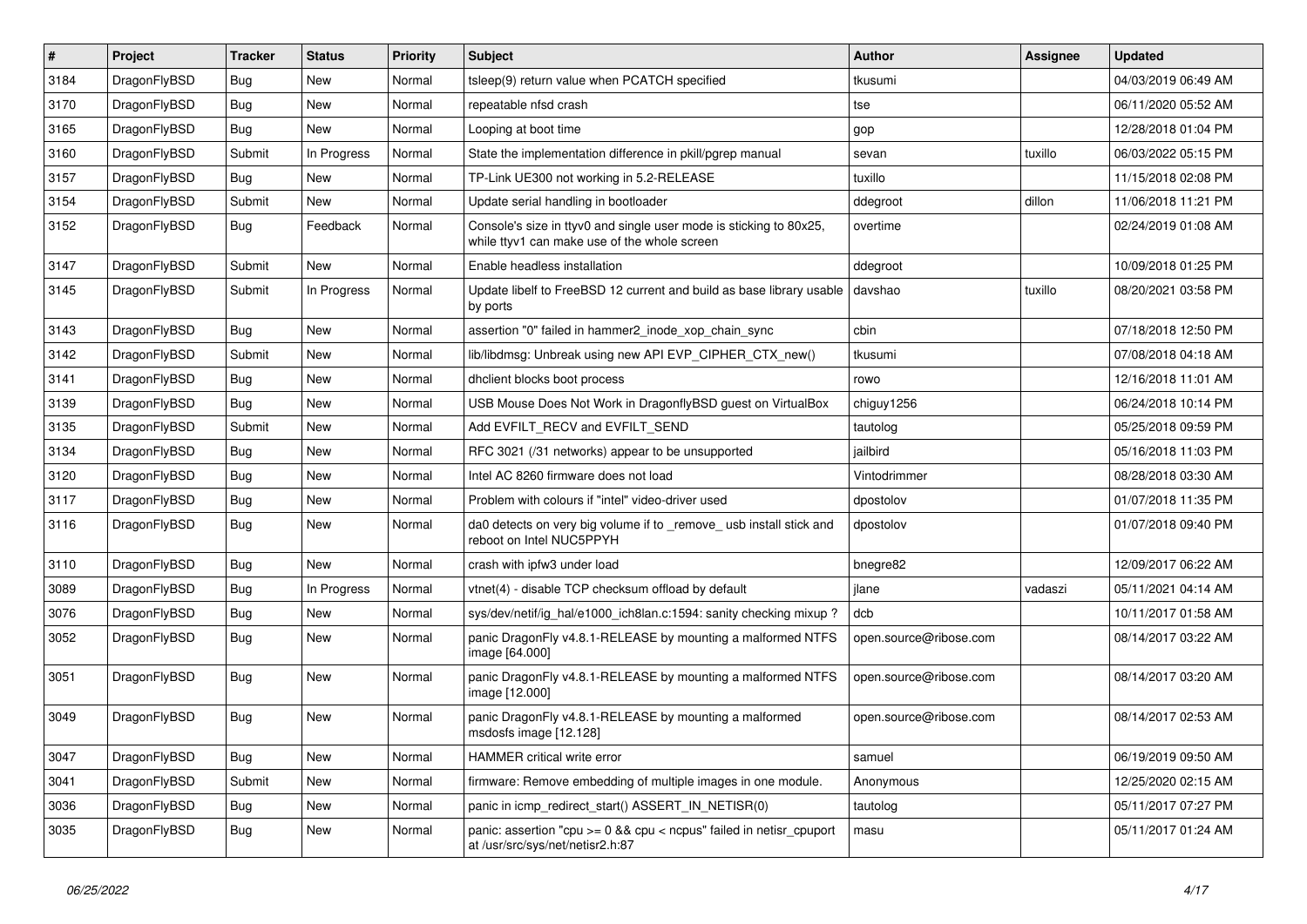| #    | Project      | <b>Tracker</b> | <b>Status</b> | <b>Priority</b> | Subject                                                                                                              | Author          | Assignee | <b>Updated</b>      |
|------|--------------|----------------|---------------|-----------------|----------------------------------------------------------------------------------------------------------------------|-----------------|----------|---------------------|
| 3031 | DragonFlyBSD | Submit         | In Progress   | Normal          | Update drm/radeon to Linux 4.7.10 as much as possible                                                                | davshao         | ftigeot  | 08/19/2021 12:33 PM |
| 3029 | DragonFlyBSD | Bug            | New           | Normal          | Running DflyBSD 4.8 on FreeBSD bhyve as a guest                                                                      | iron            |          | 05/13/2022 04:33 AM |
| 3028 | DragonFlyBSD | <b>Bug</b>     | In Progress   | Normal          | installer: confusion of set/get disk encryption passphrase dialogs                                                   | liweitianux     | tuxillo  | 06/03/2022 05:13 PM |
| 3025 | DragonFlyBSD | <b>Bug</b>     | New           | Normal          | sys/dev/powermng/powernow/powernow.c:284: bad comparison ?                                                           | dcb             |          | 09/23/2017 07:45 AM |
| 3022 | DragonFlyBSD | <b>Bug</b>     | <b>New</b>    | Normal          | sys/dev/netif/ath/ath/if_ath.c:2142: strange bitmask?                                                                | dcb             |          | 04/11/2017 11:49 AM |
| 3021 | DragonFlyBSD | Bug            | In Progress   | Normal          | sys/dev/drm/i915/i915_gem_stolen.c:115]: (error) Signed integer<br>overflow for expression '65535<<20'               | dcb             |          | 04/11/2017 12:46 PM |
| 3018 | DragonFlyBSD | Bug            | <b>New</b>    | Normal          | sys/bus/u4b/wlan/if run.c:5464]: (style) Redundant condition                                                         | dcb             |          | 04/11/2017 11:26 AM |
| 3011 | DragonFlyBSD | <b>Bug</b>     | In Progress   | Normal          | dragonfly/sys/dev/netif/re/re.c: suspicious code ?                                                                   | dcb             |          | 07/29/2017 01:26 AM |
| 3006 | DragonFlyBSD | Bug            | <b>New</b>    | Normal          | boot0cfg: panic in kern_udev.c in function _udev_dict_set_cstr when<br>installing in VirtualBox                      | MichiGreat      |          | 04/01/2017 02:22 PM |
| 2994 | DragonFlyBSD | Bug            | New           | Normal          | Intermittent boot hangs after git: hammer - HAMMER Version 7                                                         | davshao         |          | 03/30/2017 02:06 PM |
| 2972 | DragonFlyBSD | <b>Bug</b>     | New           | Normal          | ipfw3 "deny to me" does not work correctly                                                                           | mneumann        |          | 12/27/2016 12:11 PM |
| 2970 | DragonFlyBSD | <b>Bug</b>     | New           | Normal          | kernel 4.7: "Is -I" causes panic on UDF filesystem: "bgetvp -<br>overlapping buffer"                                 | peeter          |          | 12/21/2016 02:46 AM |
| 2958 | DragonFlyBSD | Bug            | Feedback      | Normal          | Hammer FS dies during pruning after massive write load                                                               | neilb           |          | 10/11/2016 04:20 AM |
| 2957 | DragonFlyBSD | <b>Bug</b>     | Feedback      | Normal          | swapoff -a followed by swapon -a doesn't give your swap back                                                         | neilb           |          | 10/09/2016 04:17 AM |
| 2936 | DragonFlyBSD | Bug            | <b>New</b>    | Normal          | loader.efi crashes while loading kernel                                                                              | spaceille       |          | 08/20/2016 06:17 AM |
| 2933 | DragonFlyBSD | Submit         | New           | Normal          | Remove unix domain socket support from cat(1)                                                                        | sevan           |          | 08/01/2016 08:10 PM |
| 2924 | DragonFlyBSD | Bug            | New           | Normal          | cat -v fails to tag characters in extended table with M- prefix with<br>some locales                                 | sevan           |          | 07/11/2016 07:18 AM |
| 2921 | DragonFlyBSD | Submit         | <b>New</b>    | Normal          | Allow moused to accept userland mouse events                                                                         | tautolog        |          | 05/11/2021 04:08 AM |
| 2917 | DragonFlyBSD | Bug            | New           | Normal          | da8: reading primary partition table: error accessing offset<br>000000000000 for 512                                 | liweitianux     |          | 05/11/2021 08:43 PM |
| 2898 | DragonFlyBSD | Bug            | <b>New</b>    | Normal          | HAMMER panic                                                                                                         | pavalos         |          | 11/03/2018 07:05 AM |
| 2892 | DragonFlyBSD | Bug            | <b>New</b>    | Normal          | swap_pager:indefinite wait bufferf error                                                                             | lhmwzy          |          | 02/21/2016 10:32 PM |
| 2891 | DragonFlyBSD | Bug            | New           | Normal          | Kernel panic in IEEE802.11 related code                                                                              | shamaz          |          | 05/29/2016 05:49 PM |
| 2890 | DragonFlyBSD | <b>Bug</b>     | New           | Normal          | not able to boot usb installer on Toshiba Chromebook 2                                                               | johnnywhishbone |          | 02/22/2016 03:42 AM |
| 2886 | DragonFlyBSD | <b>Bug</b>     | New           | Normal          | dragonfly mail agent: sending a testmail causes high system load                                                     | worf            |          | 02/05/2016 05:53 AM |
| 2881 | DragonFlyBSD | <b>Bug</b>     | New           | Normal          | Pulseaudio hangs/resets system when starting X11                                                                     | mneumann        |          | 01/09/2016 03:08 AM |
| 2874 | DragonFlyBSD | <b>Bug</b>     | New           | Normal          | make world DESTDIR=/emptydir fails                                                                                   | pascii          |          | 12/25/2015 07:04 AM |
| 2863 | DragonFlyBSD | <b>Bug</b>     | New           | Normal          | HAMMER synch tid is zero                                                                                             | shamaz          |          | 12/12/2015 11:24 PM |
| 2857 | DragonFlyBSD | <b>Bug</b>     | <b>New</b>    | Normal          | hammer stalls via bitcoin-qt                                                                                         | tkusumi         |          | 11/30/2015 06:52 AM |
| 2852 | DragonFlyBSD | <b>Bug</b>     | New           | Normal          | Hammer File System - hangs on undo during system boot / mount -<br>will not recover on DragonFlyBSD newer than 3.6.0 | abale           |          | 05/11/2021 04:07 AM |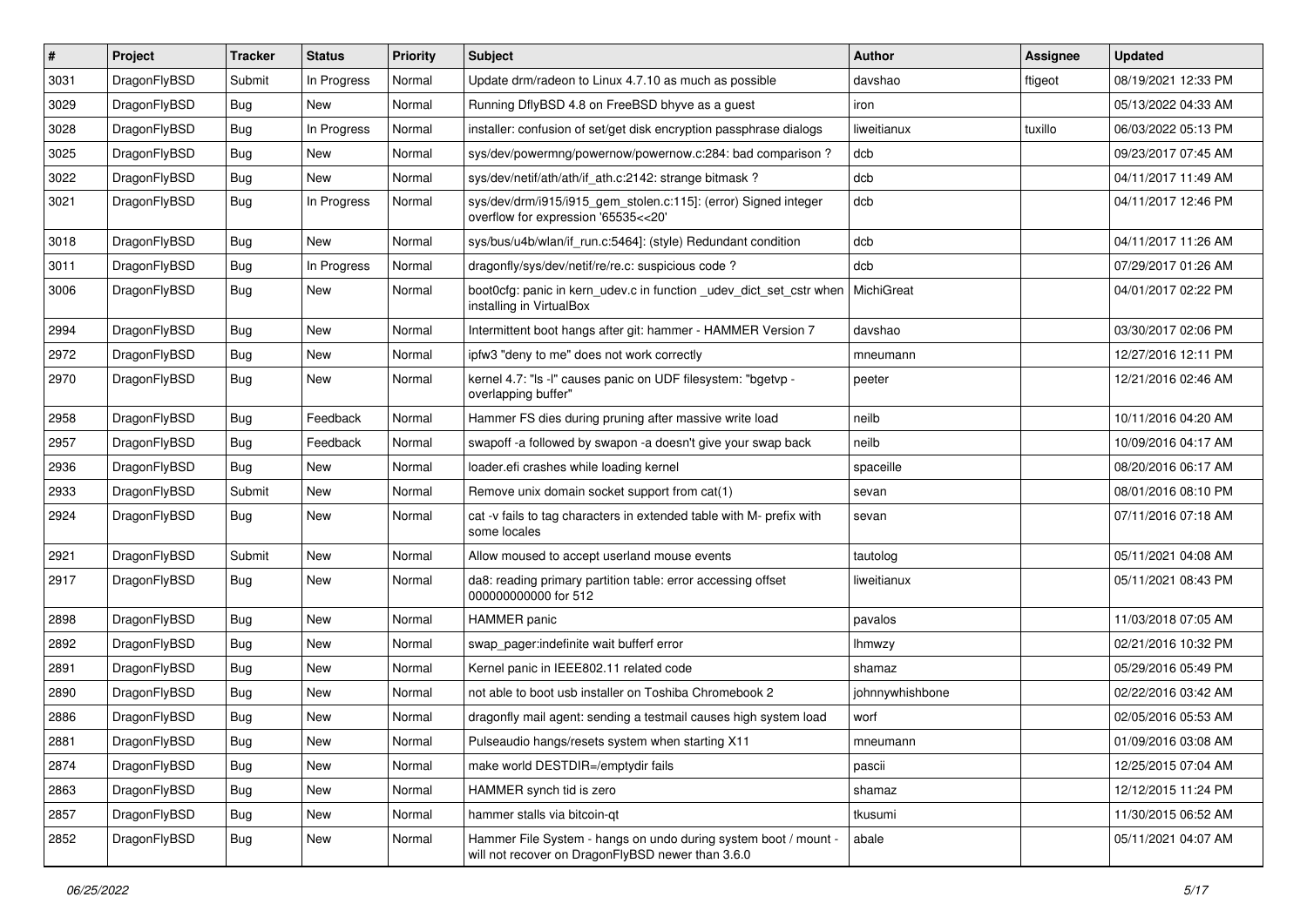| #    | Project      | <b>Tracker</b> | <b>Status</b> | <b>Priority</b> | Subject                                                                                                                                                  | <b>Author</b>    | Assignee | <b>Updated</b>      |
|------|--------------|----------------|---------------|-----------------|----------------------------------------------------------------------------------------------------------------------------------------------------------|------------------|----------|---------------------|
| 2840 | DragonFlyBSD | <b>Bug</b>     | <b>New</b>    | Normal          | wrong voltage is reported                                                                                                                                | yellowrabbit2010 |          | 09/11/2015 06:09 PM |
| 2835 | DragonFlyBSD | <b>Bug</b>     | <b>New</b>    | Normal          | /usr/include/c++/5.0/bits/c++locale.h likes<br>POSIX_C_SOURCE>=200809                                                                                    | davshao          |          | 11/18/2015 03:40 AM |
| 2822 | DragonFlyBSD | Bug            | <b>New</b>    | Normal          | USB 3.0 stick throws "reading primary partition table: error<br>accessing offset 000[] for 152" error, while the stick works on any<br>other OS I tested | revuwa           | profmakx | 06/29/2015 05:56 AM |
| 2820 | DragonFlyBSD | Bug            | <b>New</b>    | Normal          | TP-Link USB Wi-Fi adapter cannot be reattached to the system                                                                                             | shamaz           |          | 05/22/2015 09:45 PM |
| 2819 | DragonFlyBSD | <b>Bug</b>     | In Progress   | Normal          | Random micro system freezes after a week of uptime                                                                                                       | ftigeot          | dillon   | 08/16/2015 08:46 PM |
| 2816 | DragonFlyBSD | Bug            | <b>New</b>    | Normal          | A multitasking process being debugged can get stuck                                                                                                      | phma             |          | 05/19/2015 03:57 AM |
| 2812 | DragonFlyBSD | <b>Bug</b>     | New           | Normal          | Panic on Intel DE3815TYKHE                                                                                                                               | tmorp            |          | 05/14/2015 03:14 PM |
| 2809 | DragonFlyBSD | <b>Bug</b>     | New           | Normal          | hammer mirror-stream                                                                                                                                     | masu             |          | 04/10/2015 12:33 AM |
| 2808 | DragonFlyBSD | <b>Bug</b>     | <b>New</b>    | Normal          | X freeze by switching between X and VT - results in black screen                                                                                         | lukesky333       |          | 05/11/2021 03:55 AM |
| 2806 | DragonFlyBSD | Bug            | <b>New</b>    | Normal          | failed to configure a link-local address on ath0 (errno = 22)                                                                                            | Chingyuan        |          | 05/25/2021 01:00 AM |
| 2803 | DragonFlyBSD | Bug            | <b>New</b>    | Normal          | HAMMER: Warning: UNDO area too small!                                                                                                                    | ftigeot          |          | 03/11/2015 03:42 PM |
| 2802 | DragonFlyBSD | Bug            | New           | Normal          | USB Wifi urtwn0 crash from cd boot                                                                                                                       | opvalues         |          | 03/10/2015 01:07 AM |
| 2799 | DragonFlyBSD | <b>Bug</b>     | <b>New</b>    | Normal          | Fatal trap 12 caused by moused(8) -p/dev/cual0                                                                                                           | opvalues         |          | 03/04/2015 11:01 PM |
| 2788 | DragonFlyBSD | Bug            | New           | Normal          | ioctl GSLICEINFO: Not working for vnode slice                                                                                                            | mneumann         |          | 02/12/2015 07:49 AM |
| 2746 | DragonFlyBSD | Bug            | New           | Normal          | some fraction of xterms started from the xmonad window manager<br>get killed with SIGALRM                                                                | isenmann         | profmakx | 12/28/2014 02:51 AM |
| 2738 | DragonFlyBSD | Bug            | New           | Normal          | Hammer: Strange behavior when trying to recover old version of<br>moved file                                                                             | roland           |          | 11/20/2014 08:02 AM |
| 2731 | DragonFlyBSD | <b>Bug</b>     | In Progress   | Normal          | Screen full of random colors when starting Xorg with Intel Haswell<br>HD Graphics P4600                                                                  | jkatzmaier       |          | 11/12/2014 04:08 PM |
| 2717 | DragonFlyBSD | Submit         | Feedback      | Normal          | Out of range numeric handling                                                                                                                            | dclink           | tuxillo  | 05/11/2021 04:08 AM |
| 2712 | DragonFlyBSD | Bug            | <b>New</b>    | Normal          | connect(2) returns EINVAL when retrying after ECONNREFUSED                                                                                               | jorisgio         |          | 08/14/2014 05:31 PM |
| 2708 | DragonFlyBSD | Bug            | New           | Normal          | unable to send TCP nor UDP on age(4) interface                                                                                                           | dermiste         |          | 05/11/2021 03:54 AM |
| 2688 | DragonFlyBSD | Bug            | New           | Normal          | 67613368bdda7 Fix wrong checks for U4B presence Asrock Z77M<br>difficulty detecting USB keyboard                                                         | davshao          |          | 06/28/2014 07:08 PM |
| 2687 | DragonFlyBSD | Bug            | New           | Normal          | natacontrol software RAID in installer                                                                                                                   | csmelosky        |          | 06/22/2014 12:03 PM |
| 2674 | DragonFlyBSD | Bug            | <b>New</b>    | Normal          | <b>GPT Support</b>                                                                                                                                       | ftigeot          |          | 12/28/2015 02:54 PM |
| 2652 | DragonFlyBSD | Bug            | New           | Normal          | 189a0ff3761b47  ix: Implement MSI-X support locks up Lenovo<br>S <sub>10</sub> Intel Atom n <sub>270</sub>                                               | davshao          |          | 05/14/2014 01:55 AM |
| 2647 | DragonFlyBSD | <b>Bug</b>     | New           | Normal          | HAMMER panic on 3.6.0                                                                                                                                    | tuxillo          |          | 05/11/2021 03:54 AM |
| 2645 | DragonFlyBSD | Bug            | New           | Normal          | panic with dsched fq and ioprio                                                                                                                          | jyoung15         |          | 02/20/2014 07:29 AM |
| 2644 | DragonFlyBSD | <b>Bug</b>     | Feedback      | Normal          | 3.6.0-REL trap 9 on boot                                                                                                                                 | memmerto         |          | 11/27/2021 08:08 AM |
| 2641 | DragonFlyBSD | <b>Bug</b>     | New           | Normal          | Panic when loading natapci as module                                                                                                                     | tuxillo          |          | 05/11/2021 03:54 AM |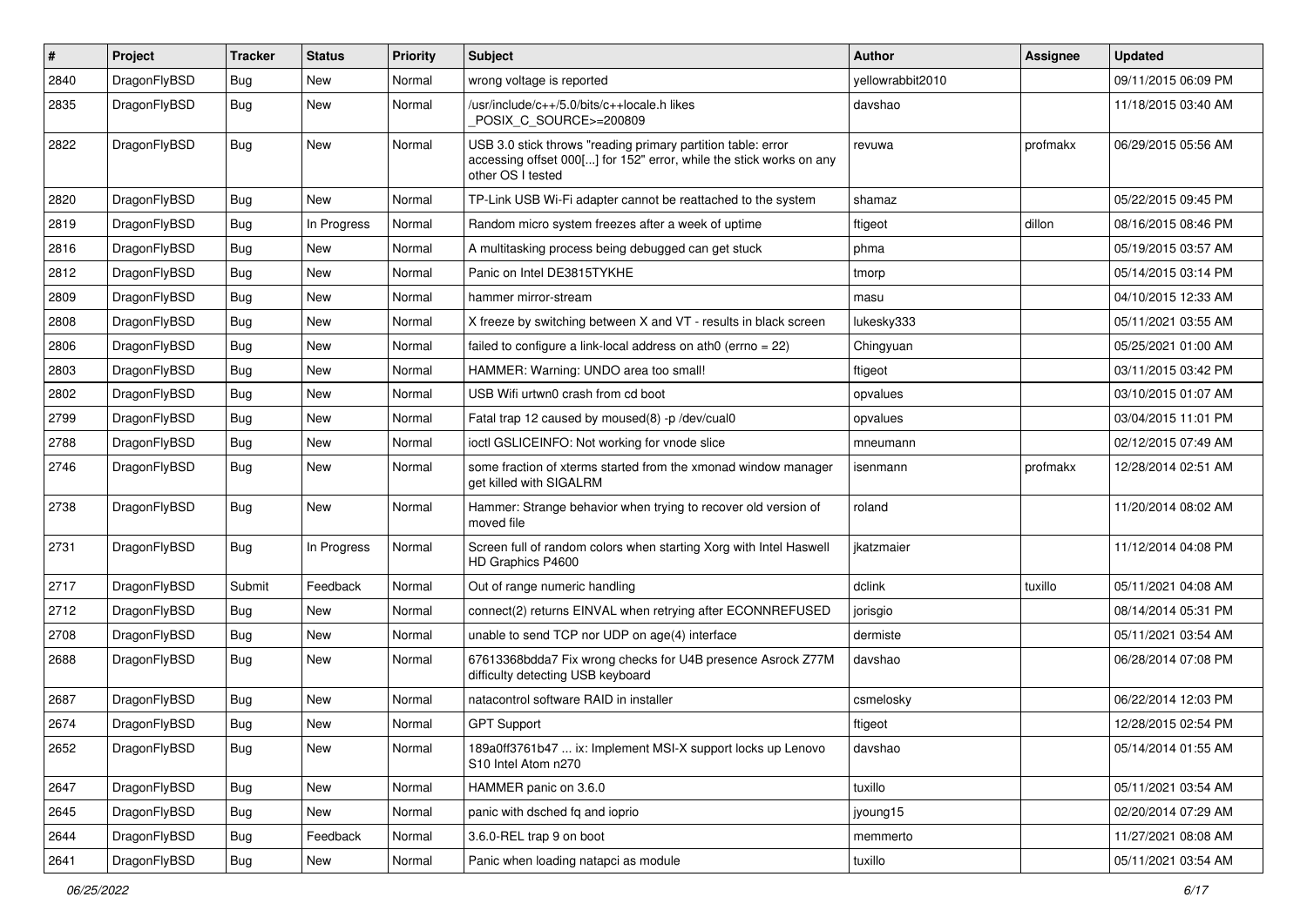| $\pmb{\#}$ | Project      | <b>Tracker</b> | <b>Status</b> | <b>Priority</b> | Subject                                                                                                        | <b>Author</b>     | Assignee  | <b>Updated</b>      |
|------------|--------------|----------------|---------------|-----------------|----------------------------------------------------------------------------------------------------------------|-------------------|-----------|---------------------|
| 2630       | DragonFlyBSD | Bug            | New           | Normal          | Bring in latest iconv fixes from FreeBSD10 as well as csmapper<br>updates                                      | tuxillo           |           | 05/11/2021 03:54 AM |
| 2629       | DragonFlyBSD | <b>Bug</b>     | <b>New</b>    | Normal          | Replace gcc44 with llvm34, clang34, and libc++                                                                 | tuxillo           |           | 06/02/2014 02:30 PM |
| 2626       | DragonFlyBSD | Bug            | New           | Normal          | iwn driver drops with error: "firmware error 'iwn_intr: fatal firmware<br>error"                               | rodyaj            |           | 01/09/2014 05:50 AM |
| 2622       | DragonFlyBSD | <b>Bug</b>     | <b>New</b>    | Normal          | VAIO FIT15E fn keys support                                                                                    | nonsolosoft       |           | 12/31/2013 01:31 AM |
| 2621       | DragonFlyBSD | Bug            | New           | Normal          | core dump using cdrom                                                                                          | nonsolosoft       |           | 12/27/2013 12:43 AM |
| 2620       | DragonFlyBSD | <b>Bug</b>     | New           | Normal          | moused problem                                                                                                 | FilippoMo         |           | 12/20/2013 10:32 AM |
| 2619       | DragonFlyBSD | <b>Bug</b>     | New           | Normal          | DragonFly 3.6 can't be installed on a 6TB volume                                                               | ftigeot           |           | 02/23/2014 11:55 PM |
| 2618       | DragonFlyBSD | Bug            | New           | Normal          | mouse problem on RELEASE-3_6_0                                                                                 | FilippoMo         |           | 12/20/2013 03:26 AM |
| 2617       | DragonFlyBSD | <b>Bug</b>     | Feedback      | Normal          | Possible issue with wireless mouse on 3.6 release                                                              | FilippoMo         |           | 01/14/2015 03:42 PM |
| 2611       | DragonFlyBSD | Bug            | New           | Normal          | Change in IP address results in network not working                                                            | phma              |           | 12/05/2013 07:55 PM |
| 2609       | DragonFlyBSD | Bug            | New           | Normal          | master: panic: assertion<br>"LWKT_TOKEN_HELD_ANY(vm_object_token(object))" failed in<br>swp pager lookup       | thomas.nikolajsen |           | 11/28/2013 11:36 AM |
| 2604       | DragonFlyBSD | <b>Bug</b>     | New           | Normal          | dell laptop does not boot with LATEST                                                                          | isenmann          |           | 11/20/2013 02:07 AM |
| 2598       | DragonFlyBSD | <b>Bug</b>     | New           | Normal          | i386 via USB Booting                                                                                           | mbzadegan         |           | 10/21/2013 02:28 AM |
| 2595       | DragonFlyBSD | Bug            | <b>New</b>    | Normal          | DragonFly 3.4.3 crashes on SUN Blade X6250 with Qlogic ISP 2432<br>FC card                                     | Turvamies         |           | 10/07/2013 11:53 AM |
| 2587       | DragonFlyBSD | Bug            | <b>New</b>    | Normal          | SATA DVD writer not detected by DragonFly                                                                      | srussell          |           | 09/04/2020 08:55 AM |
| 2586       | DragonFlyBSD | Bug            | New           | Normal          | pf: "modulate" state seems problematic                                                                         | srussell          |           | 09/25/2013 07:36 PM |
| 2585       | DragonFlyBSD | Bug            | New           | Normal          | Dfly 3.4.3 on ESXi 5.1, HP Smart Array P410 passthrough<br>recognised, but not functioning                     | yggdrasil         | swildner  | 05/09/2022 08:14 AM |
| 2577       | DragonFlyBSD | Bug            | New           | Normal          | virtio-blk iops performance is cpu limited on high end devices                                                 | gis278            | vsrinivas | 08/01/2013 02:28 PM |
| 2569       | DragonFlyBSD | <b>Bug</b>     | New           | Normal          | ctime NFS                                                                                                      | ferney            |           | 08/11/2013 04:35 AM |
| 2568       | DragonFlyBSD | Bug            | <b>New</b>    | Normal          | AHCI panic                                                                                                     | josepht           |           | 06/07/2013 05:52 PM |
| 2565       | DragonFlyBSD | <b>Bug</b>     | New           | Normal          | "ifconfig ix0 up" panic                                                                                        | ltpig402a         |           | 06/03/2013 05:46 AM |
| 2557       | DragonFlyBSD | Bug            | New           | Normal          | stock 3.4.1 kernel halts during booting if dm and dm_target_crypt<br>are loaded and RAID controller is present | phma              |           | 05/12/2013 10:38 PM |
| 2556       | DragonFlyBSD | Bug            | Feedback      | Normal          | DragonFly v3.5.0.81.gd3479 - Process signal weirdness                                                          | tuxillo           |           | 12/17/2013 03:48 PM |
| 2549       | DragonFlyBSD | <b>Bug</b>     | In Progress   | Normal          | netgraph7: Kernel page fault.                                                                                  | russiane39        | nant      | 05/10/2013 11:20 PM |
| 2544       | DragonFlyBSD | Bug            | New           | Normal          | live DVD system boot (menu option 1) caused db> prompt on<br>PE1950                                            | estrabd           |           | 05/11/2021 03:54 AM |
| 2535       | DragonFlyBSD | Bug            | New           | Normal          | Imap processes apparentlt blocked on disk I/O                                                                  | ftigeot           |           | 04/02/2013 09:31 AM |
| 2531       | DragonFlyBSD | <b>Bug</b>     | New           | Normal          | camcontrol fails to disable APM                                                                                | m.lombardi85      |           | 03/23/2013 12:28 PM |
| 2526       | DragonFlyBSD | <b>Bug</b>     | New           | Normal          | hammer cleanup doesn't run on first day of DST                                                                 | pavalos           |           | 10/18/2016 05:28 PM |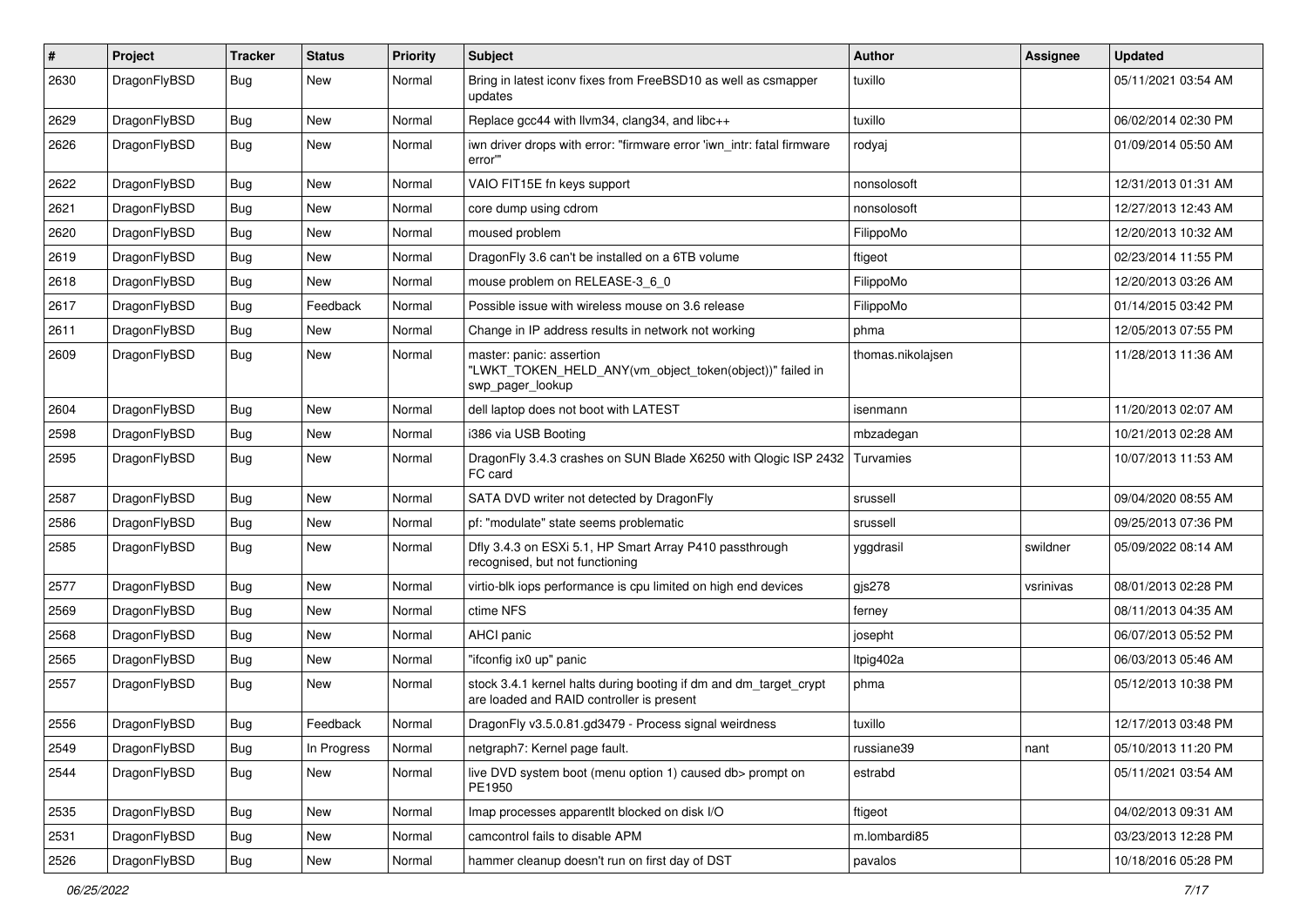| #    | Project      | <b>Tracker</b> | <b>Status</b> | <b>Priority</b> | Subject                                                                                                                      | Author            | Assignee  | <b>Updated</b>      |
|------|--------------|----------------|---------------|-----------------|------------------------------------------------------------------------------------------------------------------------------|-------------------|-----------|---------------------|
| 2520 | DragonFlyBSD | Bug            | <b>New</b>    | Normal          | panic: assertion "IS_SERIALIZED((ifp->if_serializer))" failed in<br>if_default_serialize_assert at /usr/src/sys/net/if.c:437 | ano               |           | 03/09/2013 12:14 AM |
| 2509 | DragonFlyBSD | Bug            | <b>New</b>    | Normal          | Redefinition of DIRBLKSIZ in restore(8)                                                                                      | swildner          |           | 06/04/2022 04:40 AM |
| 2498 | DragonFlyBSD | Bug            | New           | Normal          | DFBSD v3.2.2-RELEASE - LIST FIRST(&bp->b dep) == NULL"<br>failed in vfs vmio release                                         | tuxillo           |           | 05/31/2022 04:09 PM |
| 2496 | DragonFlyBSD | Bug            | New           | Normal          | NTFS malloc limit exceeded                                                                                                   | plasmob           | tuxillo   | 02/19/2013 08:47 AM |
| 2493 | DragonFlyBSD | Bug            | <b>New</b>    | Normal          | vidcontrol: invalid video mode name                                                                                          | Svarov            |           | 01/24/2013 09:55 AM |
| 2490 | DragonFlyBSD | Bug            | New           | Normal          | nmalloc should color addresses to avoid cache bank conflictsw                                                                | vsrinivas         |           | 06/10/2014 05:51 AM |
| 2489 | DragonFlyBSD | Bug            | New           | Normal          | nmalloc doesn't cache VA for allocations > 8KB                                                                               | vsrinivas         |           | 06/10/2014 05:51 AM |
| 2473 | DragonFlyBSD | Bug            | New           | Normal          | Kernel crash when trying to up the wpi0 device (Dfly<br>v3.3.0.758.g47388-DEVELOPMENT)                                       | tomaz             |           | 02/24/2014 08:50 AM |
| 2459 | DragonFlyBSD | Bug            | Feedback      | Normal          | apic problems with HP Probook 4510s                                                                                          | thowe             |           | 11/27/2021 08:22 AM |
| 2453 | DragonFlyBSD | Bug            | <b>New</b>    | Normal          | panic: assertion "gd->gd_spinlocks == 0" failed                                                                              | Johannes.Hofmann  |           | 11/12/2012 12:54 PM |
| 2444 | DragonFlyBSD | Bug            | New           | Normal          | Crash during Hammer overnight cleanup                                                                                        | justin            |           | 11/04/2012 07:58 AM |
| 2438 | DragonFlyBSD | Submit         | Feedback      | Normal          | <b>TRIM</b> fixes                                                                                                            | Anonymous         | tuxillo   | 05/11/2021 03:45 AM |
| 2436 | DragonFlyBSD | <b>Bug</b>     | New           | Normal          | panic: assertion "lp->lwp_qcpu == dd->cpuid" failed in<br>dfly_acquire_curproc                                               | thomas.nikolajsen |           | 01/23/2013 11:07 AM |
| 2434 | DragonFlyBSD | Bug            | <b>New</b>    | Normal          | BTX Halted - Boot fails on USB/GUI                                                                                           | lucmv             |           | 10/17/2012 08:12 PM |
| 2430 | DragonFlyBSD | Bug            | New           | Normal          | Alternate Password Hash method                                                                                               | robin.carey1      |           | 10/07/2012 06:28 AM |
| 2416 | DragonFlyBSD | Bug            | New           | Normal          | ' entry can be removed on mounted nfs filesystem                                                                             | ftigeot           | tuxillo   | 06/03/2014 04:40 AM |
| 2414 | DragonFlyBSD | Bug            | In Progress   | Normal          | Lenovo S10 acpi freeze (not new)                                                                                             | davshao           |           | 05/11/2021 04:13 AM |
| 2412 | DragonFlyBSD | Bug            | New           | Normal          | wlan0 fails to get address via dhclient                                                                                      | nonsolosoft       |           | 08/30/2012 05:55 AM |
| 2391 | DragonFlyBSD | Bug            | In Progress   | Normal          | System lock with ahci and acpi enabled on ATI RS690 chipset with<br>SMB600 sata controller                                   | jorisgio          | vadaszi   | 06/03/2015 03:51 PM |
| 2389 | DragonFlyBSD | Bug            | New           | Normal          | computer crashed while listing processes                                                                                     | phma              |           | 06/18/2012 02:49 PM |
| 2387 | DragonFlyBSD | Bug            | <b>New</b>    | Normal          | hammer ignores -t during dedup                                                                                               | phma              |           | 06/17/2012 12:30 PM |
| 2371 | DragonFlyBSD | Bug            | New           | Normal          | Timezone problem with America/Sao_Paulo                                                                                      | raitech           |           | 05/17/2012 01:42 PM |
| 2370 | DragonFlyBSD | Bug            | New           | Normal          | panic: ffs_valloc: dup alloc                                                                                                 | marino            | vsrinivas | 02/01/2013 09:28 AM |
| 2369 | DragonFlyBSD | Bug            | <b>New</b>    | Normal          | panic: Bad link elm 0xffffffe07edf6068 next->prev != elm                                                                     | jaydg             |           | 08/15/2012 03:04 AM |
| 2360 | DragonFlyBSD | <b>Bug</b>     | In Progress   | Normal          | Wishlist: virtio driver import                                                                                               | vsrinivas         |           | 06/04/2022 04:16 AM |
| 2358 | DragonFlyBSD | <b>Bug</b>     | In Progress   | Normal          | DFBSD v3.0.2.32.g928ca - panic: hammer: insufficient undo FIFO<br>space!                                                     | tuxillo           | tuxillo   | 05/10/2021 02:50 AM |
| 2353 | DragonFlyBSD | <b>Bug</b>     | In Progress   | Normal          | panic: assertion "gd->gd_spinlocks_wr == 0" failed in<br>bsd4_schedulerclock                                                 | jaydg             | alexh     | 11/28/2012 01:57 AM |
| 2351 | DragonFlyBSD | <b>Bug</b>     | In Progress   | Normal          | DFBSD v3.1.0.579.g44ccf - Stuck during startup, random freezes                                                               | tuxillo           |           | 04/24/2012 08:21 AM |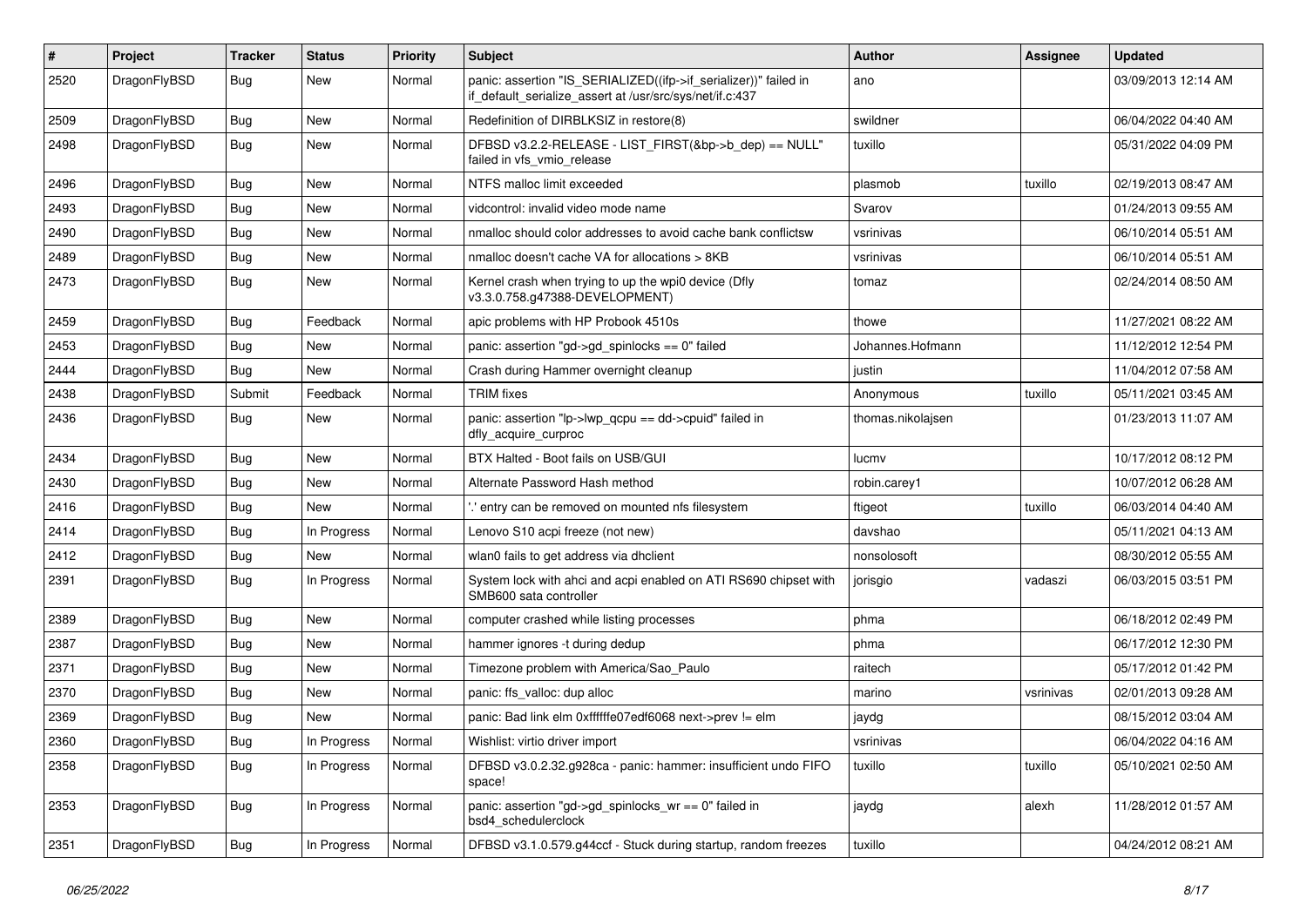| $\pmb{\#}$ | Project      | <b>Tracker</b> | <b>Status</b> | <b>Priority</b> | Subject                                                                                                    | <b>Author</b> | <b>Assignee</b> | <b>Updated</b>      |
|------------|--------------|----------------|---------------|-----------------|------------------------------------------------------------------------------------------------------------|---------------|-----------------|---------------------|
| 2345       | DragonFlyBSD | Bug            | In Progress   | Normal          | DFBSD v3.1.0.457.gd679f - NFS panic on diskless station                                                    | tuxillo       |                 | 04/07/2012 05:22 PM |
| 2331       | DragonFlyBSD | Bug            | New           | Normal          | reading mouse mode from unopen file descriptor hangs mouse<br>driver                                       | phma          |                 | 03/14/2012 09:43 AM |
| 2329       | DragonFlyBSD | Bug            | <b>New</b>    | Normal          | ibm x3550 & acpi                                                                                           | ano           |                 | 06/03/2014 11:37 AM |
| 2324       | DragonFlyBSD | Bug            | <b>New</b>    | Normal          | natacotrol support > 2TB not working even after the ftigeot patch                                          | zenny         |                 | 03/03/2012 01:00 AM |
| 2319       | DragonFlyBSD | Bug            | New           | Normal          | crypt/passwd forward compat                                                                                | c.turner1     |                 | 02/28/2012 12:39 PM |
| 2316       | DragonFlyBSD | Bug            | New           | Normal          | Ungraceful invalid password handling for adding a new user in the<br>installer                             | rune          |                 | 04/27/2012 11:23 PM |
| 2311       | DragonFlyBSD | Bug            | <b>New</b>    | Normal          | Xorg crash having something to do with drm                                                                 | phma          |                 | 02/22/2012 09:59 AM |
| 2308       | DragonFlyBSD | Bug            | New           | Normal          | System freeze when unloading snd_hda                                                                       | jaydg         |                 | 02/19/2012 07:15 AM |
| 2306       | DragonFlyBSD | Bug            | <b>New</b>    | Normal          | a crash starts the kernel debugger in text mode, but just reboots in $X \mid p$ hma                        |               |                 | 02/11/2012 08:02 PM |
| 2297       | DragonFlyBSD | Bug            | <b>New</b>    | Normal          | strange NFS (client) error messages / problems                                                             | Anonymous     |                 | 02/19/2012 02:59 PM |
| 2292       | DragonFlyBSD | Bug            | <b>New</b>    | Normal          | re interface with jumbo frames (mtu larger than 1500) hangs after<br>some traffic                          | Anonymous     |                 | 01/31/2012 12:11 AM |
| 2288       | DragonFlyBSD | Bug            | Feedback      | Normal          | Random IO performance loss introduced since January 1st                                                    | lentferj      |                 | 01/23/2013 04:21 PM |
| 2287       | DragonFlyBSD | Bug            | <b>New</b>    | Normal          | HAMMER(ROOT) Illegal UNDO TAIL signature at<br>300000001967c000                                            | y0n3t4n1      |                 | 11/07/2018 01:22 AM |
| 2283       | DragonFlyBSD | Bug            | <b>New</b>    | Normal          | DFBSD DragonFly v2.13.0.957.g4f459 - pmap_release: page<br>should already be gone 0xc27120bc               | tuxillo       |                 | 01/23/2012 03:03 AM |
| 2282       | DragonFlyBSD | Bug            | In Progress   | Normal          | gdb segfaults with certain corefiles                                                                       | tuxillo       |                 | 01/18/2012 04:40 PM |
| 2265       | DragonFlyBSD | Bug            | <b>New</b>    | Normal          | mbsrtowcs does not properly handle invalid mbstate_t in ps                                                 | c.turner1     | swildner        | 01/10/2012 07:56 PM |
| 2254       | DragonFlyBSD | Bug            | New           | Normal          | panic: assertion "ref < &td->td_toks_end" failed in lwkt_gettoken at<br>/usr/src/sys/kern/lwkt_token.c:588 | eocallaghan   |                 | 12/05/2011 10:21 PM |
| 2250       | DragonFlyBSD | <b>Bug</b>     | <b>New</b>    | Normal          | Kernel panic                                                                                               | adamk         |                 | 11/23/2018 01:10 AM |
| 2248       | DragonFlyBSD | Bug            | New           | Normal          | sysctl panic                                                                                               | pavalos       |                 | 11/23/2011 06:23 PM |
| 2245       | DragonFlyBSD | Bug            | New           | Normal          | panic: assertion "ref < &td->td_toks_end" failed in lwkt_gettoken at<br>/usr/src/sys/kern/lwkt_token.c:588 | juanfra684    |                 | 11/22/2011 07:41 PM |
| 2224       | DragonFlyBSD | Bug            | <b>New</b>    | Normal          | v2.13.0.291.gaa7ec - Panic on fq while installing world                                                    | tuxillo       |                 | 11/18/2011 01:40 AM |
| 2210       | DragonFlyBSD | Bug            | New           | Normal          | Bugtracker cannot assign default project for new users                                                     | ahuete.devel  |                 | 11/17/2011 11:30 AM |
| 2199       | DragonFlyBSD | <b>Bug</b>     | New           | Normal          | screen segfaults if utmpx isn't present                                                                    | pavalos       |                 | 11/15/2011 10:52 PM |
| 2182       | DragonFlyBSD | Bug            | New           | Normal          | if_msk PHY FIFO underrun/overflow                                                                          | nonsolosoft   |                 | 09/03/2012 06:39 AM |
| 2171       | DragonFlyBSD | Bug            | <b>New</b>    | Normal          | DFBSD v2.13.0.151.gdc8442 - panic: assertion "(*ptep &<br>$(PG_MANAGED PG_V)) == PG_V"$                    | tuxillo       |                 | 11/04/2011 05:06 PM |
| 2167       | DragonFlyBSD | Bug            | <b>New</b>    | Normal          | shutdown/reboot fails after uptime msg                                                                     | marino        |                 | 11/28/2011 03:01 AM |
| 2166       | DragonFlyBSD | Bug            | New           | Normal          | DFBSD v2.13.0.109.g05b9d - Strange lockups                                                                 | tuxillo       |                 | 10/29/2011 11:20 AM |
| 2164       | DragonFlyBSD | <b>Bug</b>     | New           | Normal          | panic on reboot from usb.                                                                                  | eocallaghan   |                 | 10/27/2011 09:29 AM |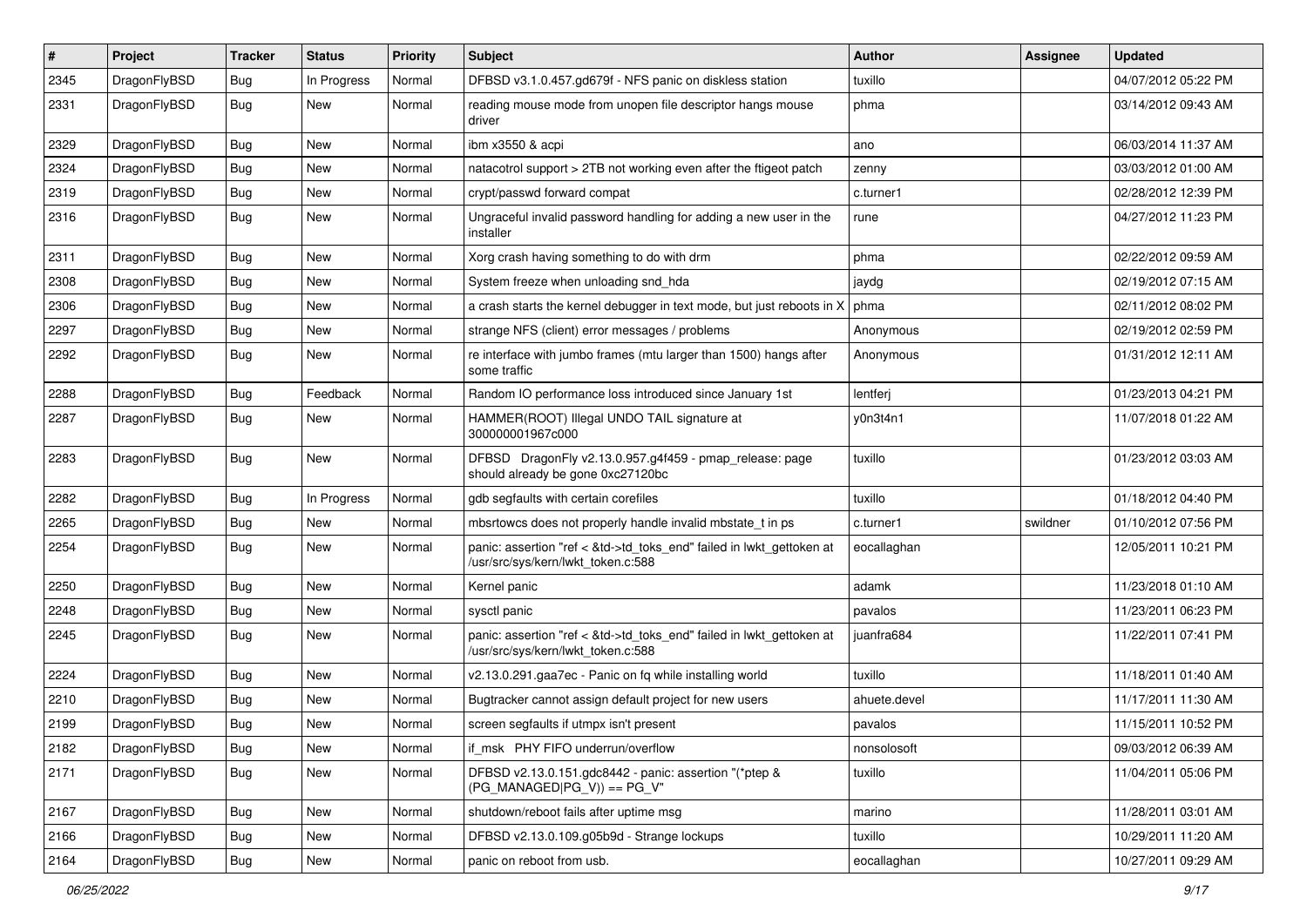| $\pmb{\#}$ | Project      | <b>Tracker</b> | <b>Status</b> | <b>Priority</b> | Subject                                                                        | <b>Author</b> | <b>Assignee</b> | <b>Updated</b>      |
|------------|--------------|----------------|---------------|-----------------|--------------------------------------------------------------------------------|---------------|-----------------|---------------------|
| 2161       | DragonFlyBSD | Bug            | New           | Normal          | Outdated xorg.conf file gets installed into etc and screws up mouse            | eocallaghan   |                 | 10/27/2011 01:51 PM |
| 2158       | DragonFlyBSD | Bug            | <b>New</b>    | Normal          | iwn panics with assertion on boot.                                             | eocallaghan   |                 | 10/24/2011 04:13 PM |
| 2154       | DragonFlyBSD | Bug            | <b>New</b>    | Normal          | vkernel copyout() doesn't return EFAULT on error                               | vsrinivas     |                 | 10/20/2011 03:53 AM |
| 2153       | DragonFlyBSD | Bug            | New           | Normal          | Too many unuseful warnings at boot                                             | juanfra684    |                 | 10/18/2011 10:16 PM |
| 2138       | DragonFlyBSD | Bug            | <b>New</b>    | Normal          | > 100% CPU usage                                                               | robin.carey1  |                 | 09/26/2011 12:20 PM |
| 2136       | DragonFlyBSD | <b>Bug</b>     | New           | Normal          | socketpair() doesn't free file descriptors on copyout failure                  | vsrinivas     |                 | 04/05/2013 09:13 AM |
| 2129       | DragonFlyBSD | Bug            | <b>New</b>    | Normal          | DFBSD v2.11.0.661.gf9438 i386 - panic: lockmgr thrd_sleep                      | tuxillo       |                 | 09/05/2011 09:49 AM |
| 2125       | DragonFlyBSD | Bug            | New           | Normal          | Weird garbage in dmesg                                                         | herrgard      |                 | 08/30/2011 08:04 PM |
| 2124       | DragonFlyBSD | Bug            | <b>New</b>    | Normal          | getty repeating too quickly on port /dev/ttyv0                                 | sgeorge.ml    |                 | 09/01/2011 04:28 AM |
| 2123       | DragonFlyBSD | Bug            | <b>New</b>    | Normal          | hammer is losing files                                                         | schmir        |                 | 08/30/2011 07:56 PM |
| 2122       | DragonFlyBSD | Submit         | <b>New</b>    | Normal          | [Review] Fixes to the VFS layer                                                | ftigeot       |                 | 05/31/2022 03:25 PM |
| 2115       | DragonFlyBSD | Bug            | <b>New</b>    | Normal          | [msk] system freeze after receive some paquet                                  | bsdsx         |                 | 08/22/2011 10:22 AM |
| 2113       | DragonFlyBSD | Bug            | New           | Normal          | nmalloc threaded program fork leak                                             | vsrinivas     | vsrinivas       | 08/11/2011 07:25 PM |
| 2107       | DragonFlyBSD | Bug            | <b>New</b>    | Normal          | 2.10.1 sata dvd drive issue                                                    | ausppc        |                 | 07/31/2011 08:41 PM |
| 2104       | DragonFlyBSD | Bug            | New           | Normal          | network configuration seg. fault on install CD                                 | navratil      |                 | 07/26/2011 07:55 AM |
| 2100       | DragonFlyBSD | Bug            | Feedback      | Normal          | devfs related panic                                                            | sepherosa     | alexh           | 07/10/2011 02:29 PM |
| 2099       | DragonFlyBSD | Bug            | New           | Normal          | page fault panic in vm system                                                  | pavalos       |                 | 07/10/2011 08:51 AM |
| 2098       | DragonFlyBSD | Submit         | New           | Normal          | [PATCH] correct ath man page example<br>(/usr/src/share/man/man4/ath.4)        | nobody        |                 | 11/15/2011 12:27 AM |
| 2094       | DragonFlyBSD | Bug            | <b>New</b>    | Normal          | Segfault when gdb printing backtrace from core dump                            | greenrd       |                 | 06/25/2011 04:14 PM |
| 2092       | DragonFlyBSD | Bug            | New           | Normal          | Panic: Bad link elm 0x next->prev != elm                                       | masterblaster | dillon          | 12/04/2011 12:49 PM |
| 2090       | DragonFlyBSD | Bug            | Feedback      | Normal          | snd_hda does not support headphone automute                                    | justin        |                 | 03/29/2012 08:03 PM |
| 2085       | DragonFlyBSD | Bug            | New           | Normal          | panic: assertion: (m->flags & PG_MAPPED) == 0 in<br>vm_page_free_toq           | vsrinivas     |                 | 06/10/2011 07:48 AM |
| 2084       | DragonFlyBSD | <b>Bug</b>     | <b>New</b>    | Normal          | DFBSD v2.11.0.242.g4d317 - panic: zone: entry not free                         | tuxillo       |                 | 07/03/2012 01:23 AM |
| 2082       | DragonFlyBSD | Bug            | New           | Normal          | dfbsd 2.10.1 amd64 - mc port build error with 'bmake bin-install'              | sun-doctor    |                 | 05/25/2011 07:18 PM |
| 2081       | DragonFlyBSD | Bug            | Feedback      | Normal          | Panic on device "detach" / "failure"                                           | vsrinivas     |                 | 02/29/2012 07:11 AM |
| 2080       | DragonFlyBSD | Bug            | New           | Normal          | panic: lockmgr thrd_sleep: called from interrupt, ipi, or hard code<br>section | rumcic        |                 | 05/30/2011 05:06 PM |
| 2078       | DragonFlyBSD | Bug            | New           | Normal          | DFBSD i386 v2.11.0.201.g3ed2f - Panic during installworld into a<br>vn0 device | tuxillo       |                 | 05/19/2011 07:50 PM |
| 2077       | DragonFlyBSD | Bug            | New           | Normal          | USB devices conflicting                                                        | srussell      |                 | 05/17/2011 05:12 PM |
| 2075       | DragonFlyBSD | Bug            | New           | Normal          | pflogd on x86_64                                                               | fanch         |                 | 05/16/2011 04:04 PM |
| 2072       | DragonFlyBSD | Bug            | New           | Normal          | Fatal trap 12: stopped at lwkt_send_ipiq3                                      | rumcic        |                 | 05/17/2011 04:12 AM |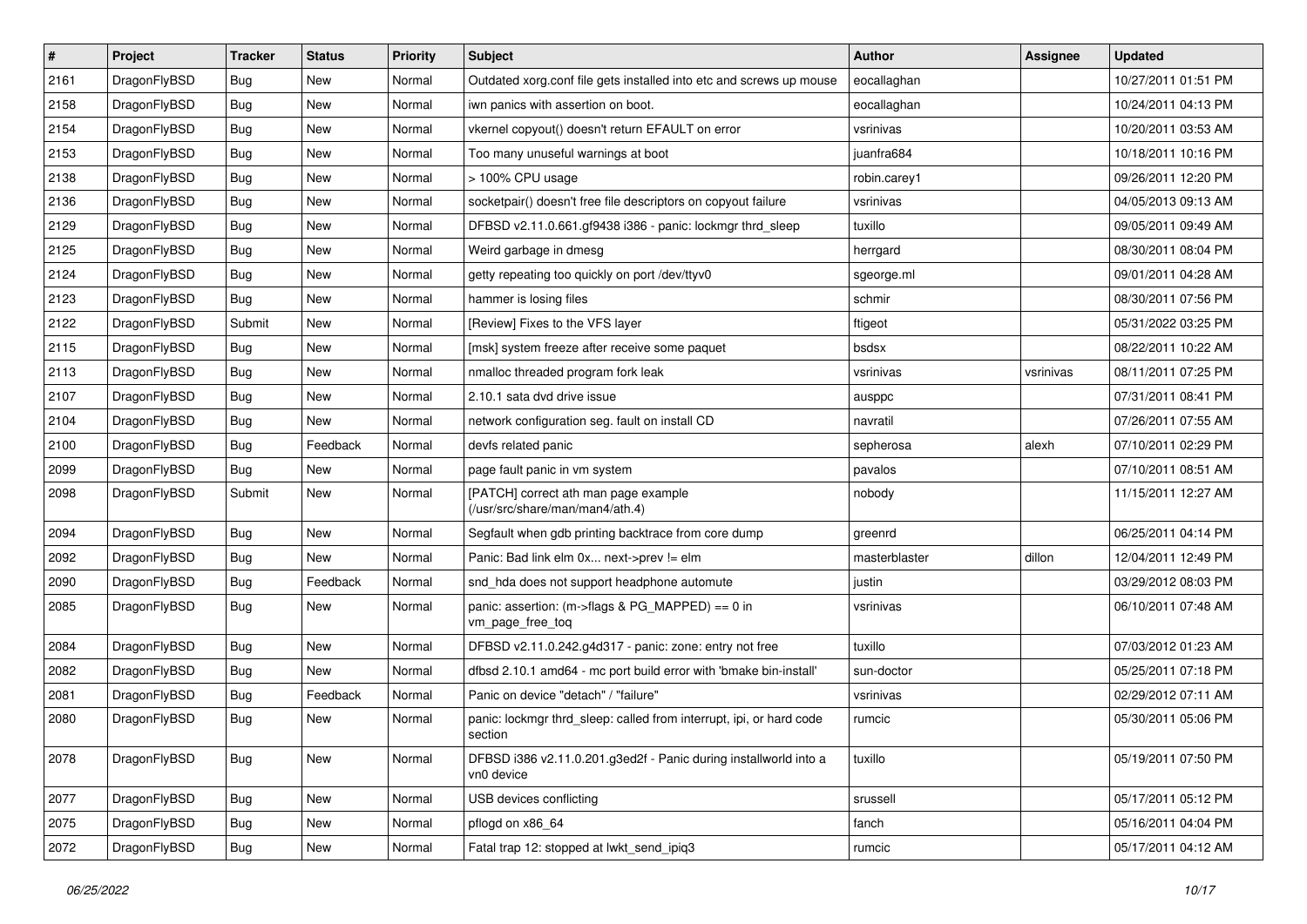| $\sharp$ | Project      | <b>Tracker</b> | <b>Status</b> | <b>Priority</b> | <b>Subject</b>                                                                 | <b>Author</b>      | Assignee | <b>Updated</b>      |
|----------|--------------|----------------|---------------|-----------------|--------------------------------------------------------------------------------|--------------------|----------|---------------------|
| 2067     | DragonFlyBSD | Bug            | <b>New</b>    | Normal          | sound/pcm: "play interrupt timeout, channel dead"                              | matthiasr          |          | 05/11/2021 03:55 AM |
| 2061     | DragonFlyBSD | Bug            | <b>New</b>    | Normal          | USB keyboard boot panic                                                        | sjg                |          | 05/04/2012 12:20 AM |
| 2055     | DragonFlyBSD | Bug            | New           | Normal          | $ssh + IPV6 + bridge \Rightarrow$ connection freezes                           | steve              |          | 04/24/2011 07:13 PM |
| 2052     | DragonFlyBSD | <b>Bug</b>     | <b>New</b>    | Normal          | Kernel panic: CPU APIC ID out of range                                         | Anonymous          |          | 05/02/2011 11:06 AM |
| 2051     | DragonFlyBSD | <b>Bug</b>     | <b>New</b>    | Normal          | No ipv6 lan route entry created on 2.10                                        | ftigeot            |          | 04/21/2011 10:37 AM |
| 2048     | DragonFlyBSD | <b>Bug</b>     | <b>New</b>    | Normal          | panic: ffs_sync: rofs mod                                                      | pavalos            |          | 04/12/2011 05:45 AM |
| 2045     | DragonFlyBSD | Bug            | New           | Normal          | ral(4): Fatal trap 12: page fault while in kernel mode (two panics)            | herrgard           |          | 11/03/2011 05:34 PM |
| 2042     | DragonFlyBSD | Bug            | New           | Normal          | kernel panic, when run boot0cfg                                                | sepherosa          |          | 05/31/2022 03:01 PM |
| 2037     | DragonFlyBSD | Bug            | Feedback      | Normal          | Panic Bad link elm while building packages                                     | ftigeot            | dillon   | 04/21/2011 07:20 AM |
| 2013     | DragonFlyBSD | <b>Bug</b>     | In Progress   | Normal          | oversized DMA request loop                                                     | josepht            |          | 05/11/2021 04:06 AM |
| 2008     | DragonFlyBSD | <b>Bug</b>     | New           | Normal          | lwkt_setcpu_remote: td->td_flags 00800621 console flood                        | pavalos            |          | 03/06/2011 09:37 PM |
| 2004     | DragonFlyBSD | Bug            | New           | Normal          | LWKT WAIT IPIQ panic                                                           | steve              |          | 03/08/2011 05:46 PM |
| 1990     | DragonFlyBSD | Bug            | New           | Normal          | /mnt too large to mount                                                        | peur.neu           |          | 02/16/2011 11:24 PM |
| 1984     | DragonFlyBSD | Bug            | <b>New</b>    | Normal          | hammer mount fails after crash - HAMMER: FIFO record bad head<br>signature     | thomas.nikolajsen  |          | 03/08/2011 06:57 PM |
| 1975     | DragonFlyBSD | <b>Bug</b>     | New           | Normal          | Applications seg fault in select() and poll()                                  | rumcic             |          | 05/31/2022 02:58 PM |
| 1969     | DragonFlyBSD | <b>Bug</b>     | New           | Normal          | pf-related network problem                                                     | pavalos            | lentferj | 02/01/2011 06:57 PM |
| 1964     | DragonFlyBSD | Bug            | <b>New</b>    | Normal          | iwn (panic assertion : wlan assert serialized)                                 | sjmm.ptr           | josepht  | 02/01/2011 12:57 PM |
| 1961     | DragonFlyBSD | Bug            | New           | Normal          | Can't create dump from DDB                                                     | shamaz             |          | 01/29/2011 09:02 PM |
| 1959     | DragonFlyBSD | Bug            | New           | Normal          | DFBSD v2.9.1.422.gc98f2 - Panic during boot - IPv6 and PF                      | tuxillo            |          | 01/13/2011 03:37 AM |
| 1951     | DragonFlyBSD | Bug            | New           | Normal          | dma_timeouts at phyaddr on a good hdd                                          | peur.neu           |          | 01/04/2011 07:12 AM |
| 1949     | DragonFlyBSD | Bug            | New           | Normal          | iwn panic                                                                      | pavalos            |          | 01/30/2011 03:21 AM |
| 1946     | DragonFlyBSD | Bug            | <b>New</b>    | Normal          | ieee80211 panic                                                                | pavalos            | josepht  | 01/27/2011 06:00 PM |
| 1944     | DragonFlyBSD | Bug            | New           | Normal          | panic: backing object 0xdea7b258 was somehow re-referenced<br>during collapse! | sepherosa          |          | 12/27/2010 02:06 AM |
| 1943     | DragonFlyBSD | Bug            | New           | Normal          | hammer assertion panic                                                         | peter              |          | 12/27/2010 12:45 AM |
| 1942     | DragonFlyBSD | Bug            | New           | Normal          | locking against myself in getcacheblk()?                                       | qhwt.dfly          |          | 05/31/2022 02:15 PM |
| 1941     | DragonFlyBSD | Bug            | New           | Normal          | wlan config crash                                                              | abandon.every.hope |          | 12/24/2010 07:54 PM |
| 1939     | DragonFlyBSD | <b>Bug</b>     | New           | Normal          | Panic on nightly build and stress test box                                     | lentferj           |          | 12/18/2010 08:41 AM |
| 1935     | DragonFlyBSD | Bug            | New           | Normal          | mouse does not work after switching between x and console                      | shamaz             |          | 12/13/2010 10:06 AM |
| 1923     | DragonFlyBSD | Bug            | New           | Normal          | Abysmal NFS performance with IPv6                                              | ftigeot            |          | 12/05/2010 09:34 PM |
| 1921     | DragonFlyBSD | <b>Bug</b>     | In Progress   | Normal          | we miss mlockall                                                               | alexh              | tuxillo  | 06/18/2022 04:08 AM |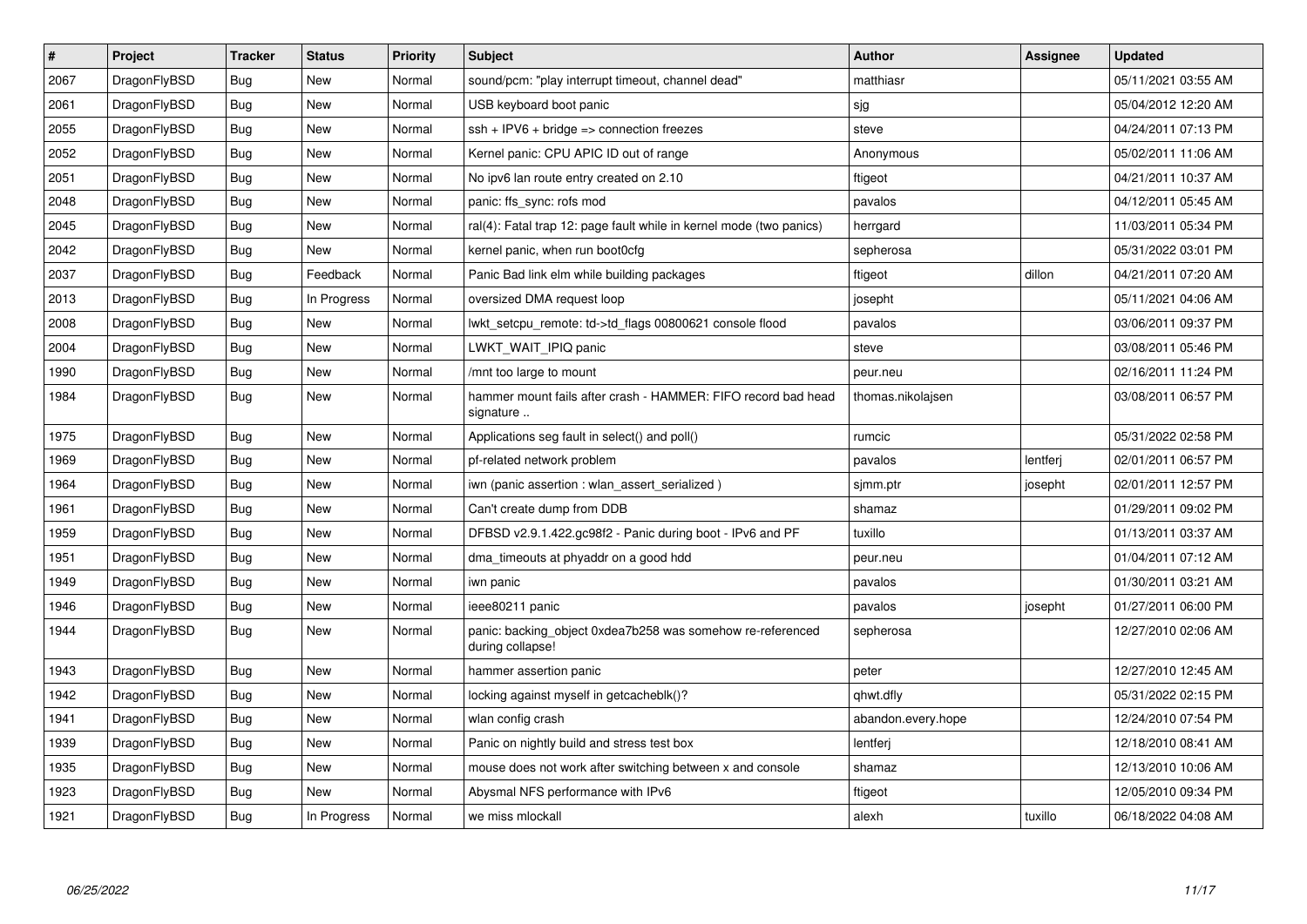| $\vert$ # | Project      | Tracker    | <b>Status</b> | <b>Priority</b> | <b>Subject</b>                                                                                                                                                                                    | Author           | Assignee | <b>Updated</b>      |
|-----------|--------------|------------|---------------|-----------------|---------------------------------------------------------------------------------------------------------------------------------------------------------------------------------------------------|------------------|----------|---------------------|
| 1917      | DragonFlyBSD | Bug        | New           | Normal          | panic: assertion: (RB_EMPTY(&ip->rec_tree) && (ip->flags &<br>HAMMER_INODE_XDIRTY) == 0)    (!RB_EMPTY(&ip->rec_tree)<br>&& (ip->flags & HAMMER INODE XDIRTY) != 0) in<br>hammer_flush_inode_done | qhwt.dfly        |          | 11/24/2010 03:23 AM |
| 1916      | DragonFlyBSD | Bug        | <b>New</b>    | Normal          | Constant crashes on x86 64 with UFS                                                                                                                                                               | lentferj         |          | 11/21/2010 07:40 PM |
| 1913      | DragonFlyBSD | <b>Bug</b> | New           | Normal          | panic: assertion: ip->flush_state != HAMMER_FST_FLUSH in<br>hammer_flush_inode_core                                                                                                               | swildner         |          | 11/20/2010 05:27 PM |
| 1907      | DragonFlyBSD | Bug        | New           | Normal          | Hammer crash in hammer flusher flush()                                                                                                                                                            | swildner         |          | 11/11/2010 05:07 AM |
| 1899      | DragonFlyBSD | Bug        | New           | Normal          | Keyboard doesn't work                                                                                                                                                                             | fransm           |          | 05/15/2022 03:32 PM |
| 1884      | DragonFlyBSD | Bug        | New           | Normal          | System completely freezes while listening music (devbuf: malloc<br>limit exceeded)                                                                                                                | shamaz           |          | 01/24/2011 05:00 PM |
| 1877      | DragonFlyBSD | <b>Bug</b> | <b>New</b>    | Normal          | Freeze during 1st hammer cleanup after new install                                                                                                                                                | elekktretterr    |          | 05/15/2022 11:43 AM |
| 1876      | DragonFlyBSD | <b>Bug</b> | <b>New</b>    | Normal          | devfs in jail + logging out from console(ttyv1+) -> panic                                                                                                                                         | qhwt.dfly        | tuxillo  | 05/31/2022 03:24 PM |
| 1874      | DragonFlyBSD | <b>Bug</b> | New           | Normal          | mpd listening on all IPs, accepting only on one                                                                                                                                                   | rumcic           |          | 05/08/2011 01:01 PM |
| 1873      | DragonFlyBSD | Bug        | <b>New</b>    | Normal          | Panic upon usb mouse detach and reattaching                                                                                                                                                       | rumcic           |          | 02/01/2011 09:53 AM |
| 1867      | DragonFlyBSD | <b>Bug</b> | New           | Normal          | it(4) motherboard and fan problems                                                                                                                                                                | tuxillo          |          | 07/08/2011 10:48 AM |
| 1861      | DragonFlyBSD | <b>Bug</b> | New           | Normal          | panic via kprintf (lockmgr called in a hard section)                                                                                                                                              | vsrinivas        |          | 10/11/2010 12:56 AM |
| 1860      | DragonFlyBSD | <b>Bug</b> | Feedback      | Normal          | Panic while creating UFS fs on vn(4) for initrd                                                                                                                                                   | matthias         |          | 02/29/2012 07:16 AM |
| 1850      | DragonFlyBSD | Bug        | New           | Normal          | volume-add on hammer root fs panic                                                                                                                                                                | Johannes.Hofmann |          | 04/18/2019 04:27 AM |
| 1836      | DragonFlyBSD | Bug        | <b>New</b>    | Normal          | Incorrect TCP checksum show up in tcpdump                                                                                                                                                         | robgar1          |          | 05/15/2022 11:22 AM |
| 1826      | DragonFlyBSD | Bug        | New           | Normal          | panic during boot: assertion so->so port  in tcp input                                                                                                                                            | ftigeot          |          | 05/15/2022 11:05 AM |
| 1824      | DragonFlyBSD | <b>Bug</b> | Feedback      | Normal          | kernel panic, x86, 2.7.3.859.ge5104                                                                                                                                                               | akirchhoff135014 |          | 03/10/2013 07:49 AM |
| 1818      | DragonFlyBSD | <b>Bug</b> | New           | Normal          | panic: Bad tailg NEXT (kqueue issue ?)                                                                                                                                                            | ftigeot          |          | 05/15/2022 11:40 AM |
| 1786      | DragonFlyBSD | <b>Bug</b> | New           | Normal          | Calling NULL function pointer initiates panic loop                                                                                                                                                | sjg              |          | 10/11/2010 05:28 PM |
| 1774      | DragonFlyBSD | Bug        | New           | Normal          | New IP header cleanup branch available for testing                                                                                                                                                | dillon           |          | 05/15/2022 10:59 AM |
| 1769      | DragonFlyBSD | Bug        | New           | Normal          | panic: assertion: _tp->tt_msg->tt_cpuid == mycpuid in<br>tcp callout active                                                                                                                       | pavalos          | sjg      | 05/15/2022 11:07 AM |
| 1749      | DragonFlyBSD | Bug        | In Progress   | Normal          | HAMMER fsstress panic in hammer_flush_inode_core<br>'ip->flush_state != HAMMER_FST_FLUSH'                                                                                                         | vsrinivas        |          | 05/11/2021 04:06 AM |
| 1745      | DragonFlyBSD | <b>Bug</b> | Feedback      | Normal          | kmalloc panic                                                                                                                                                                                     | josepht          |          | 05/11/2021 04:05 AM |
| 1744      | DragonFlyBSD | Bug        | In Progress   | Normal          | HAMMER fsstress panic in hammer setup child callback                                                                                                                                              | vsrinivas        |          | 05/11/2021 04:05 AM |
| 1727      | DragonFlyBSD | Bug        | Feedback      | Normal          | CD boot panic (2.6.1) (usb?)                                                                                                                                                                      | kiril            |          | 05/15/2022 05:10 AM |
| 1718      | DragonFlyBSD | <b>Bug</b> | Feedback      | Normal          | IDE disk drive not detected by x86_64 2.6.1 Live CD                                                                                                                                               | bcox             |          | 11/27/2021 08:25 AM |
| 1717      | DragonFlyBSD | <b>Bug</b> | Feedback      | Normal          | HAMMER panic in hammer_cursor_down()                                                                                                                                                              | josepht1         |          | 05/11/2021 04:05 AM |
| 1700      | DragonFlyBSD | Submit     | In Progress   | Normal          | skip boot2 menu on <enter></enter>                                                                                                                                                                | Johannes.Hofmann | tuxillo  | 05/15/2022 08:35 AM |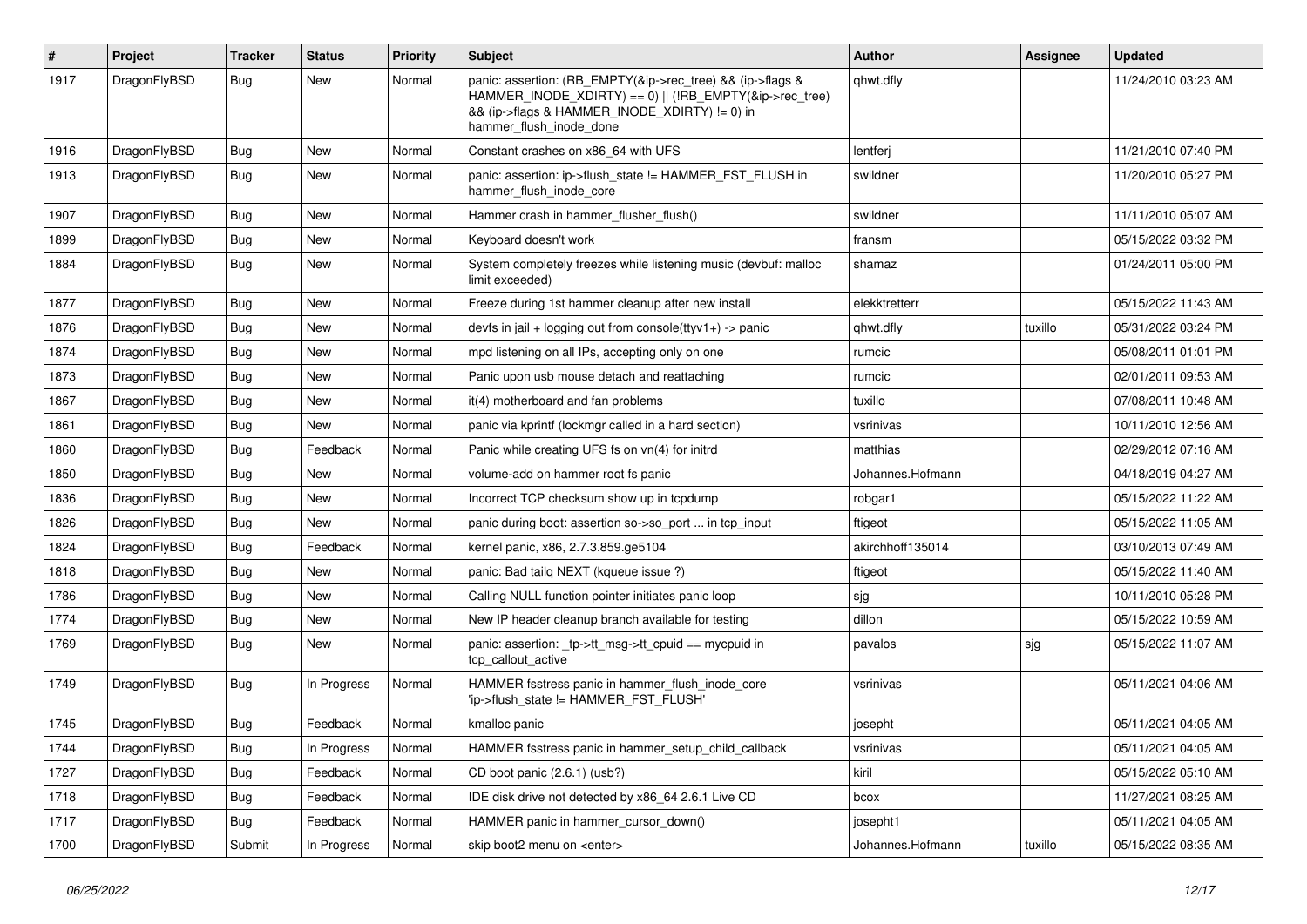| $\sharp$ | Project      | <b>Tracker</b> | <b>Status</b> | <b>Priority</b> | Subject                                                                                         | Author         | Assignee | <b>Updated</b>      |
|----------|--------------|----------------|---------------|-----------------|-------------------------------------------------------------------------------------------------|----------------|----------|---------------------|
| 1695     | DragonFlyBSD | <b>Bug</b>     | New           | Normal          | NFS-related system breakdown                                                                    | Anonymous      |          | 04/10/2014 12:35 AM |
| 1672     | DragonFlyBSD | Bug            | Feedback      | Normal          | panic (trap 12) around btree_search() in 2.4.1-RELEASE                                          | floid          |          | 01/19/2015 03:36 AM |
| 1669     | DragonFlyBSD | <b>Bug</b>     | In Progress   | Normal          | Drive wont open using button                                                                    | elekktretterr  |          | 02/29/2012 12:05 PM |
| 1668     | DragonFlyBSD | <b>Bug</b>     | Feedback      | Normal          | Power button not working                                                                        | elekktretterr  |          | 03/10/2013 06:22 AM |
| 1661     | DragonFlyBSD | Bug            | In Progress   | Normal          | panic on password entry mount smb filesystem                                                    | vsrinivas      |          | 11/27/2021 08:29 AM |
| 1634     | DragonFlyBSD | Bug            | New           | Normal          | panic: spin lock: 0xe4ad1320, indefinitive wait!                                                | elekktretterr  |          | 01/19/2015 03:21 AM |
| 1618     | DragonFlyBSD | Bug            | Feedback      | Normal          | collision for 'struct pmap' when using RPC and <sys user.h=""></sys>                            | carenas        |          | 05/11/2021 04:05 AM |
| 1613     | DragonFlyBSD | <b>Bug</b>     | Feedback      | Normal          | USB Keyboard not working on master                                                              | elekktretterr  |          | 05/11/2021 04:05 AM |
| 1594     | DragonFlyBSD | <b>Bug</b>     | <b>New</b>    | Normal          | Kernel panic during boot from Live CD on Dell E6400                                             | bodie          |          | 05/11/2021 03:54 AM |
| 1593     | DragonFlyBSD | Bug            | Feedback      | Normal          | panic: assertion: ccb == ap->ap_err_ccb in ahci_put_err_ccb                                     | ftigeot        | ftigeot  | 05/15/2022 05:09 AM |
| 1592     | DragonFlyBSD | <b>Bug</b>     | Feedback      | Normal          | AcpiOSUnmapMemory: Warning, deallocation did not track<br>allocation.                           | eocallaghan    |          | 06/02/2014 07:45 AM |
| 1591     | DragonFlyBSD | <b>Bug</b>     | Feedback      | Normal          | Lenovo X301 hangs with AHCI Driver CMD TIMEOUT<br>STS=d0 <bsy></bsy>                            | eocallaghan    |          | 05/11/2021 04:05 AM |
| 1587     | DragonFlyBSD | Bug            | Feedback      | Normal          | can't gdb across fork                                                                           | corecode       | tuxillo  | 05/11/2021 03:54 AM |
| 1584     | DragonFlyBSD | Bug            | In Progress   | Normal          | can't use ssh from jail: debug1: read_passphrase: can't open<br>/dev/tty: Device busy           | corecode       | tuxillo  | 05/11/2021 03:53 AM |
| 1583     | DragonFlyBSD | <b>Bug</b>     | In Progress   | Normal          | panic: assertion: cursor->trans->sync_lock_refs > 0 in<br>hammer_recover_cursor                 | corecode       | tuxillo  | 05/11/2021 03:53 AM |
| 1580     | DragonFlyBSD | Bug            | Feedback      | Normal          | Panic (Fatal trap 12: page fault while in kernel mode) while playing<br>with pf and netif names | rumcic         |          | 12/21/2018 01:21 AM |
| 1579     | DragonFlyBSD | <b>Bug</b>     | Feedback      | Normal          | dfly 2.4.1 does not like HP DL360G4p and Smart Array 6400 with<br>MSA20                         | tomaz.borstnar | tuxillo  | 06/02/2014 02:44 PM |
| 1577     | DragonFlyBSD | <b>Bug</b>     | Feedback      | Normal          | panic: assertion: leaf->base.obj id == ip->obj id in<br>hammer_ip_delete_range                  | qhwt+dfly      |          | 05/11/2021 04:01 AM |
| 1563     | DragonFlyBSD | Bug            | Feedback      | Normal          | reset(1) doesn't reset terminal to the defaults                                                 | hasso          |          | 03/10/2013 04:17 AM |
| 1560     | DragonFlyBSD | <b>Bug</b>     | Feedback      | Normal          | Unable to modify partition table on ThinkPad T61p during install                                | rehsack        |          | 01/15/2015 08:57 AM |
| 1559     | DragonFlyBSD | <b>Bug</b>     | New           | Normal          | kernel trap                                                                                     | phma           |          | 11/27/2021 08:43 AM |
| 1556     | DragonFlyBSD | Bug            | New           | Normal          | many processes stuck in "hmrrcm", system unusable                                               | corecode       | tuxillo  | 05/11/2021 03:52 AM |
| 1547     | DragonFlyBSD | Bug            | In Progress   | Normal          | disklabel64 automatic sizing                                                                    | corecode       | tuxillo  | 05/11/2021 03:52 AM |
| 1528     | DragonFlyBSD | <b>Bug</b>     | In Progress   | Normal          | ktrace does not show proper return values for pipe(2)                                           | corecode       | tuxillo  | 05/11/2021 03:52 AM |
| 1525     | DragonFlyBSD | <b>Bug</b>     | New           | Normal          | boehm-gc problems                                                                               | hasso          |          | 10/13/2012 07:13 PM |
| 1521     | DragonFlyBSD | Bug            | Feedback      | Normal          | amd64 2.4 livecd won't mount root at boot                                                       | bolapara       |          | 01/28/2018 03:45 AM |
| 1502     | DragonFlyBSD | <b>Bug</b>     | In Progress   | Normal          | Lock while deleting files from nohistory HAMMER directories                                     | hasso          |          | 03/10/2013 04:28 AM |
| 1489     | DragonFlyBSD | <b>Bug</b>     | Feedback      | Normal          | panic: ufs_dirbad: bad dir                                                                      | rumcic         |          | 03/10/2013 04:34 AM |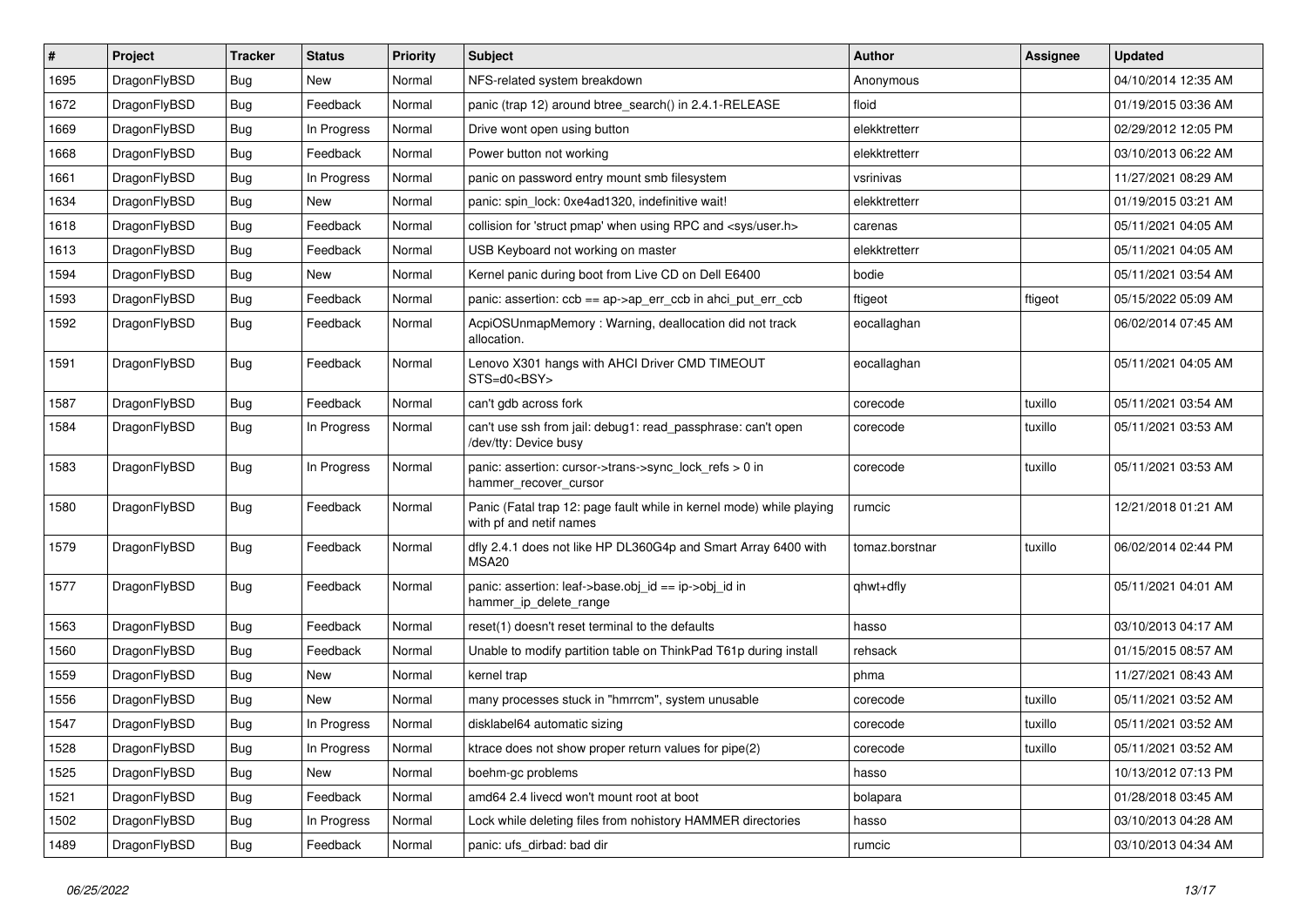| #    | Project      | <b>Tracker</b> | <b>Status</b> | <b>Priority</b> | Subject                                                                                                                                                   | <b>Author</b>  | <b>Assignee</b> | <b>Updated</b>      |
|------|--------------|----------------|---------------|-----------------|-----------------------------------------------------------------------------------------------------------------------------------------------------------|----------------|-----------------|---------------------|
| 1486 | DragonFlyBSD | <b>Bug</b>     | Feedback      | Normal          | Interrupt storm related to SATA DVD device                                                                                                                | hasso          |                 | 05/11/2021 04:01 AM |
| 1481 | DragonFlyBSD | <b>Bug</b>     | Feedback      | Normal          | panic: assertion: kva_p(buf) in soopt_from_kbuf (after ipfw pipe<br>show, 2.2.1-R)                                                                        | combiner       |                 | 05/11/2021 04:01 AM |
| 1475 | DragonFlyBSD | Bug            | In Progress   | Normal          | kernel blocks with low memory and syscons setting a high res mode<br>scrollback                                                                           | corecode       | tuxillo         | 05/11/2021 03:52 AM |
| 1474 | DragonFlyBSD | Bug            | New           | Normal          | ithread 1 unexpectedly rescheduled                                                                                                                        | corecode       | tuxillo         | 05/11/2021 03:52 AM |
| 1469 | DragonFlyBSD | <b>Bug</b>     | In Progress   | Normal          | Hammer history security concern                                                                                                                           | corecode       | tuxillo         | 05/11/2021 03:52 AM |
| 1463 | DragonFlyBSD | Bug            | New           | Normal          | Mountroot before drives are initialized                                                                                                                   | elekktretterr  |                 | 12/07/2010 01:30 PM |
| 1456 | DragonFlyBSD | <b>Bug</b>     | Feedback      | Normal          | Microsoft wireless desktop problems                                                                                                                       | elekktretterr  |                 | 01/15/2015 08:34 AM |
| 1454 | DragonFlyBSD | Bug            | Feedback      | Normal          | Unable to boot from external USB DVD drive                                                                                                                | elekktretterr  |                 | 05/11/2021 04:01 AM |
| 1448 | DragonFlyBSD | <b>Bug</b>     | Feedback      | Normal          | panic: assertion: _tp->tt_msg->tt_cpuid == mycpuid in<br>tcp_callout_active tcp_output tcp_usr_send netmsg_pru_send<br>netmsg_service tcpmsg_service_loop | dillon         |                 | 05/11/2021 04:00 AM |
| 1442 | DragonFlyBSD | Bug            | <b>New</b>    | Normal          | blocking SIGSEGV and triggering a segment violation produces an<br>all CPU consuming process                                                              | corecode       | tuxillo         | 05/11/2021 03:52 AM |
| 1440 | DragonFlyBSD | Bug            | <b>New</b>    | Normal          | ptrace/gdb doesn't work after process blocks SIGTRAP                                                                                                      | corecode       | tuxillo         | 05/11/2021 03:52 AM |
| 1430 | DragonFlyBSD | <b>Bug</b>     | New           | Normal          | Buggy $w(1)$ ?                                                                                                                                            | hasso          | alexh           | 11/24/2010 08:09 AM |
| 1429 | DragonFlyBSD | <b>Bug</b>     | Feedback      | Normal          | vkernel bug - "mfree: m->m_nextpkt != NULL"                                                                                                               | dillon         |                 | 05/11/2021 04:00 AM |
| 1411 | DragonFlyBSD | <b>Bug</b>     | Feedback      | Normal          | Burning doesn't work with ahci(4)                                                                                                                         | hasso          | dillon          | 05/11/2021 04:00 AM |
| 1398 | DragonFlyBSD | Submit         | In Progress   | Normal          | hdestroy(3) restricts hash key to point to malloc'ed space                                                                                                | Anonymous      |                 | 08/20/2021 04:06 PM |
| 1397 | DragonFlyBSD | <b>Bug</b>     | Feedback      | Normal          | jobs -I output inconsistency when called from script                                                                                                      | Anonymous      | tuxillo         | 05/15/2022 05:07 AM |
| 1390 | DragonFlyBSD | <b>Bug</b>     | In Progress   | Normal          | Use id_t type for {get,set}priority()                                                                                                                     | Anonymous      | tuxillo         | 07/05/2019 02:18 AM |
| 1387 | DragonFlyBSD | <b>Bug</b>     | Feedback      | Normal          | zero-size malloc and ps: kvm_getprocs: Bad address                                                                                                        | qhwt+dfly      |                 | 05/11/2021 04:00 AM |
| 1368 | DragonFlyBSD | <b>Bug</b>     | In Progress   | Normal          | suspend signal race?                                                                                                                                      | qhwt+dfly      |                 | 05/11/2021 03:51 AM |
| 1336 | DragonFlyBSD | <b>Bug</b>     | In Progress   | Normal          | Still looking for reports of missed directory entries w/ HAMMER                                                                                           | dillon         |                 | 05/11/2021 04:00 AM |
| 1332 | DragonFlyBSD | Bug            | Feedback      | Normal          | DFBSD 2.2 - Booting usbcdrom/usbsticks on thinkpad hangs on<br>"BTX Halted"                                                                               | tuxillo        |                 | 05/11/2021 04:00 AM |
| 1330 | DragonFlyBSD | Bug            | Feedback      | Normal          | Hammer, usb disk, SYNCHRONIZE CACHE failure                                                                                                               | josepht        |                 | 06/02/2014 04:56 AM |
| 1307 | DragonFlyBSD | <b>Bug</b>     | In Progress   | Normal          | hammer tid -2 shows unexpected result                                                                                                                     | corecode       |                 | 10/18/2016 05:29 PM |
| 1302 | DragonFlyBSD | <b>Bug</b>     | In Progress   | Normal          | Checkpoint regression?                                                                                                                                    | sjg            | sjg             | 07/10/2013 05:22 PM |
| 1293 | DragonFlyBSD | <b>Bug</b>     | New           | Normal          | 2.2.1-REL Installer Request                                                                                                                               | mk             | tuxillo         | 05/11/2021 04:00 AM |
| 1287 | DragonFlyBSD | <b>Bug</b>     | Feedback      | Normal          | altg configuration doesn't work                                                                                                                           | corecode       | tuxillo         | 05/11/2021 03:51 AM |
| 1282 | DragonFlyBSD | <b>Bug</b>     | Feedback      | Normal          | panic (trap 12) when booting SMP kernel on Atom 330 (dual core)                                                                                           | tomaz.borstnar |                 | 05/11/2021 04:00 AM |
| 1250 | DragonFlyBSD | <b>Bug</b>     | Feedback      | Normal          | Panic upon plugging an USB flash drive into the machine                                                                                                   | rumcic         |                 | 03/10/2013 05:17 AM |
| 1249 | DragonFlyBSD | <b>Bug</b>     | Feedback      | Normal          | panic: ffs vfree: freeing free inode                                                                                                                      | rumcic         |                 | 03/10/2013 05:13 AM |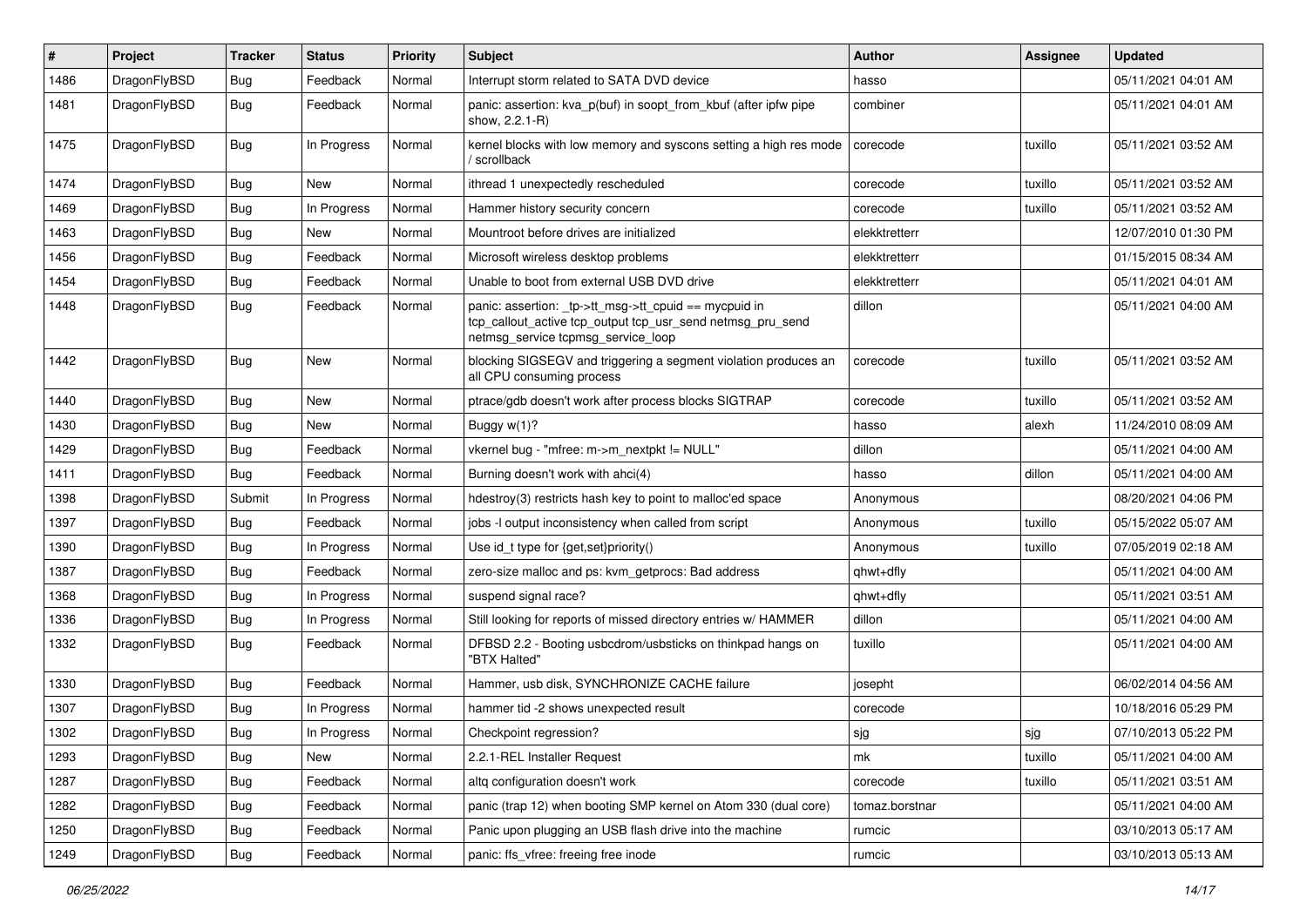| $\sharp$ | Project      | <b>Tracker</b> | <b>Status</b> | <b>Priority</b> | Subject                                                          | Author          | Assignee  | <b>Updated</b>      |
|----------|--------------|----------------|---------------|-----------------|------------------------------------------------------------------|-----------------|-----------|---------------------|
| 1246     | DragonFlyBSD | <b>Bug</b>     | <b>New</b>    | Normal          | bad resolution (monitor desync) with livedvd                     | Przem0l         |           | 02/18/2014 06:29 AM |
| 1218     | DragonFlyBSD | Bug            | In Progress   | Normal          | panic: assertion: error == 0 in hammer_start_transaction         | rumcic          |           | 05/11/2021 04:00 AM |
| 1194     | DragonFlyBSD | <b>Bug</b>     | New           | Normal          | SCSI errors while trying to copy photos from my camera           | elekktretterr   |           | 01/14/2015 04:39 PM |
| 1193     | DragonFlyBSD | Bug            | New           | Normal          | kernel doesn't recognize cdrom drive                             | nonsolosoft     |           | 01/25/2014 09:11 PM |
| 1192     | DragonFlyBSD | Submit         | <b>New</b>    | Normal          | KKASSERTs in sys/kern/uipc_{msg,socket}.c are too strict         | rumcic          |           | 05/11/2021 04:07 AM |
| 1181     | DragonFlyBSD | Bug            | In Progress   | Normal          | ACX111 panic                                                     | elekktretterr   |           | 05/11/2021 04:00 AM |
| 1144     | DragonFlyBSD | Bug            | Feedback      | Normal          | Incorrect clock under KVM                                        | msylvan         |           | 03/09/2013 01:17 PM |
| 1101     | DragonFlyBSD | Bug            | Feedback      | Normal          | ohci related panic                                               | polachok        |           | 05/11/2021 04:00 AM |
| 1030     | DragonFlyBSD | <b>Bug</b>     | In Progress   | Normal          | msdosfs umount panic                                             | corecode        | tuxillo   | 05/11/2021 03:51 AM |
| 998      | DragonFlyBSD | Bug            | In Progress   | Normal          | Unconfiguring a vn while it is mounted                           | rumcic          | tuxillo   | 05/11/2021 04:00 AM |
| 989      | DragonFlyBSD | Bug            | New           | Normal          | installer/fdisk trouble with wrapped values                      | Discodestroyer  |           | 02/18/2014 06:27 AM |
| 979      | DragonFlyBSD | Bug            | Feedback      | Normal          | Failure-prone USB mass storage (SB600? msdosfs? CAM?)            | floid           |           | 01/15/2015 08:38 AM |
| 911      | DragonFlyBSD | Bug            | Feedback      | Normal          | kldload/kernel linker can exceed malloc reserve and panic system | corecode        | tuxillo   | 05/11/2021 03:51 AM |
| 901      | DragonFlyBSD | <b>Bug</b>     | Feedback      | Normal          | route show needs to get data from all cpus                       | corecode        | tuxillo   | 05/11/2021 03:50 AM |
| 847      | DragonFlyBSD | <b>Bug</b>     | Feedback      | Normal          | processes getting stuck on mount point                           | corecode        | tuxillo   | 05/11/2021 03:50 AM |
| 846      | DragonFlyBSD | <b>Bug</b>     | Feedback      | Normal          | USB bugs:usb mouse can't used!                                   | frankning       |           | 01/15/2015 08:36 AM |
| 806      | DragonFlyBSD | Bug            | Feedback      | Normal          | boot error on MacBook                                            | tralamazza      |           | 06/04/2022 05:28 AM |
| 781      | DragonFlyBSD | <b>Bug</b>     | In Progress   | Normal          | fdisk uses wrong geometry on usb flash drives                    | corecode        | tuxillo   | 05/11/2021 03:50 AM |
| 742      | DragonFlyBSD | Bug            | In Progress   | Normal          | umount problems with multiple mounts                             | corecode        | tuxillo   | 06/25/2022 04:02 AM |
| 731      | DragonFlyBSD | Bug            | New           | Normal          | system freeze on "slice too large"                               | corecode        | tuxillo   | 06/25/2022 04:01 AM |
| 604      | DragonFlyBSD | <b>Bug</b>     | In Progress   | Normal          | 1.8.1-RELEASE - clock runs fast on mainboard ASUS P5A-B          | yeti            |           | 05/11/2021 03:55 AM |
| 570      | DragonFlyBSD | <b>Bug</b>     | Feedback      | Normal          | 1.8.x: ACPI problems                                             | qhwt+dfly       |           | 06/02/2014 03:45 AM |
| 341      | DragonFlyBSD | Bug            | New           | Normal          | Vinum erroneously repors devices as busy                         | corecode        | swildner  | 01/21/2012 04:50 AM |
| 331      | DragonFlyBSD | <b>Bug</b>     | In Progress   | Normal          | ftpsesame (aka Bridging S01E03)                                  | bastyaelvtars   |           | 03/09/2013 12:28 PM |
| 243      | DragonFlyBSD | Bug            | Feedback      | Normal          | weird behavior in the shell                                      | swildner        |           | 05/31/2022 02:51 PM |
| 168      | DragonFlyBSD | Bug            | In Progress   | Normal          | Livelocked limit engaged while trying to setup IPW wireless      | mschacht        | sepherosa | 05/11/2021 04:05 AM |
| 3311     | DragonFlyBSD | Bug            | New           | Low             | TrueCrypt support may cause kernel crash                         | arcade@b1t.name |           | 04/29/2022 06:19 AM |
| 3228     | DragonFlyBSD | <b>Bug</b>     | New           | Low             | pfi_kif_unref: state refcount <= 0 in dmesg                      | justin          |           | 03/05/2021 06:39 AM |
| 3132     | DragonFlyBSD | Bug            | New           | Low             | unifdef mined                                                    | bcallah         |           | 04/26/2018 08:34 PM |
| 3107     | DragonFlyBSD | Bug            | New           | Low             | ACPI interrupt storm when loading i915 on Lenovo T460            | oyvinht         |           | 07/15/2020 07:01 AM |
| 3101     | DragonFlyBSD | <b>Bug</b>     | New           | Low             | PFI CGI install not working in dragonflybsd 5.0.1 USB install    | bnegre82        |           | 05/11/2021 04:14 AM |
| 3024     | DragonFlyBSD | <b>Bug</b>     | New           | Low             | sys/dev/netif/wi/if_wi.c:1090]: (style) Redundant condition      | dcb             |           | 04/11/2017 11:56 AM |
| 2931     | DragonFlyBSD | <b>Bug</b>     | New           | Low             | 'gdb' of 'vkernel' unable to print backtrace                     | tofergus        |           | 07/26/2016 01:51 PM |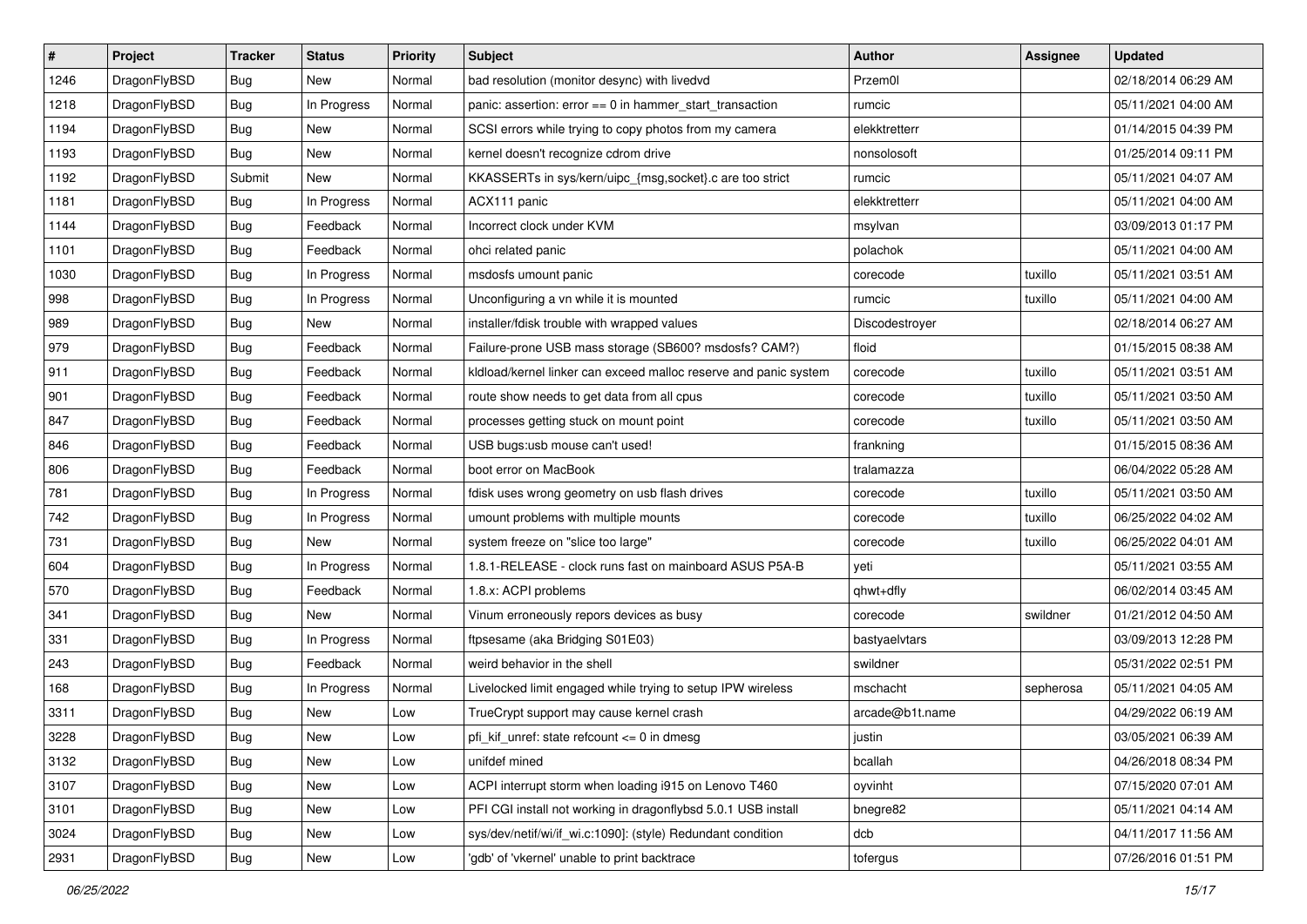| #    | Project      | <b>Tracker</b> | <b>Status</b> | <b>Priority</b> | Subject                                                                                                       | Author           | Assignee | <b>Updated</b>      |
|------|--------------|----------------|---------------|-----------------|---------------------------------------------------------------------------------------------------------------|------------------|----------|---------------------|
| 2887 | DragonFlyBSD | <b>Bug</b>     | New           | Low             | Missing extattr_namespace_to_string and<br>extattr_string_to_namespace functions                              | rubenk           |          | 02/06/2016 05:09 AM |
| 2882 | DragonFlyBSD | <b>Bug</b>     | <b>New</b>    | Low             | bridge sends packets from individual interfaces                                                               | arcade@b1t.name  |          | 01/09/2016 12:43 PM |
| 2878 | DragonFlyBSD | <b>Bug</b>     | <b>New</b>    | Low             | [fix] CCVER problem when using clang and cpu extensions<br>(intrinsics)                                       | arcade@b1t.name  |          | 06/24/2016 04:25 AM |
| 2877 | DragonFlyBSD | Bug            | New           | Low             | sed fails when working with UTF-8 locale and non-UTF symbols                                                  | arcade@b1t.name  |          | 12/30/2015 11:20 AM |
| 2859 | DragonFlyBSD | <b>Bug</b>     | New           | Low             | Installer configuration menu always highlights "Select timezone", no<br>matter which step was last completed. | cgag             |          | 12/02/2015 01:54 PM |
| 2858 | DragonFlyBSD | Bug            | New           | Low             | Installer "Local or UTC" question should have "No" selected by<br>default.                                    | cgag             |          | 12/02/2015 01:18 PM |
| 2797 | DragonFlyBSD | <b>Bug</b>     | In Progress   | Low             | vkernels with & without machdep.pmap_mmu_optimize                                                             | yellowrabbit2010 |          | 11/27/2021 08:06 AM |
| 2790 | DragonFlyBSD | Submit         | New           | Low             | filedesc softrefs increment code factoring                                                                    | dclink           |          | 02/21/2015 04:00 AM |
| 2721 | DragonFlyBSD | Submit         | Feedback      | Low             | Some few zalloc calls to objcache ones replacements                                                           | dclink           | tuxillo  | 05/11/2021 04:08 AM |
| 2680 | DragonFlyBSD | <b>Bug</b>     | New           | Low             | boot0cfg update makes box unbootable                                                                          | herrgard         |          | 06/10/2014 06:02 AM |
| 2675 | DragonFlyBSD | <b>Bug</b>     | New           | Low             | Ultimate N WiFi Link 5300 get iwn intr: fatal firmware error on 5GHz                                          | revuwa           |          | 05/11/2021 04:07 AM |
| 2636 | DragonFlyBSD | Bug            | Feedback      | Low             | Add -x flag to iostat (a la solaris)                                                                          | tuxillo          |          | 05/11/2021 04:07 AM |
| 2631 | DragonFlyBSD | Bug            | In Progress   | Low             | Verify library versioning current with full package build and switch it<br>on (after publishing packages)     | tuxillo          |          | 05/11/2021 04:06 AM |
| 2552 | DragonFlyBSD | Bug            | <b>New</b>    | Low             | hammer recovery should indicate progress                                                                      | phma             |          | 05/03/2013 12:13 AM |
| 2529 | DragonFlyBSD | Bug            | New           | Low             | Sundance network adapter is not detected and attached                                                         | kworr            |          | 03/25/2013 02:29 AM |
| 2403 | DragonFlyBSD | Bug            | New           | Low             | newfs -E doesn't handle /dev/serno device names properly                                                      | ftigeot          |          | 08/17/2012 05:07 AM |
| 2252 | DragonFlyBSD | Bug            | New           | Low             | snd hda not useable if loaded via /boot/loader.conf                                                           | xbit             | swildner | 12/14/2011 12:23 AM |
| 2095 | DragonFlyBSD | Bug            | New           | Low             | Running installer post-install: Unsupported DFUI transport "                                                  | greenrd          |          | 06/26/2011 09:20 AM |
| 2020 | DragonFlyBSD | Bug            | <b>New</b>    | Low             | Port brcm80211 driver from Linux to DragonFly BSD                                                             | studer           |          | 03/05/2011 10:54 PM |
| 1982 | DragonFlyBSD | Bug            | New           | Low             | There is no linuxulator on x86-64                                                                             | herrgard         |          | 05/31/2022 02:25 PM |
| 1947 | DragonFlyBSD | Bug            | New           | Low             | GA-880GM-UD2H (rev. 1.3) AHCI fails to detect disks at the end of<br>the RAID controller                      | eocallaghan      |          | 11/27/2021 08:46 AM |
| 1882 | DragonFlyBSD | Bug            | New           | Low             | Idea for handling new USB vendor/device codes                                                                 | bmk              |          | 10/20/2010 12:15 PM |
| 1819 | DragonFlyBSD | Bug            | In Progress   | Low             | truss - Major revamping task list                                                                             | tuxillo          | tuxillo  | 11/27/2021 08:45 AM |
| 1714 | DragonFlyBSD | Bug            | <b>New</b>    | Low             | hwpmc                                                                                                         | alexh            | swildner | 08/18/2012 02:03 PM |
| 1538 | DragonFlyBSD | <b>Bug</b>     | New           | Low             | mountroot should probe file systems                                                                           | corecode         | alexh    | 11/24/2010 06:35 PM |
| 1532 | DragonFlyBSD | <b>Bug</b>     | New           | Low             | jemalloc doesn't work on DragonFly                                                                            | hasso            | sjg      | 08/02/2011 01:14 AM |
| 1428 | DragonFlyBSD | Bug            | Feedback      | Low             | POSIX.1e implementation is too old                                                                            | hasso            | tuxillo  | 05/11/2021 04:00 AM |
| 1313 | DragonFlyBSD | <b>Bug</b>     | New           | Low             | Signal code in kernel needs major overhaul (signal queues,<br>si_code, si_addr)                               | hasso            |          | 05/11/2021 04:00 AM |